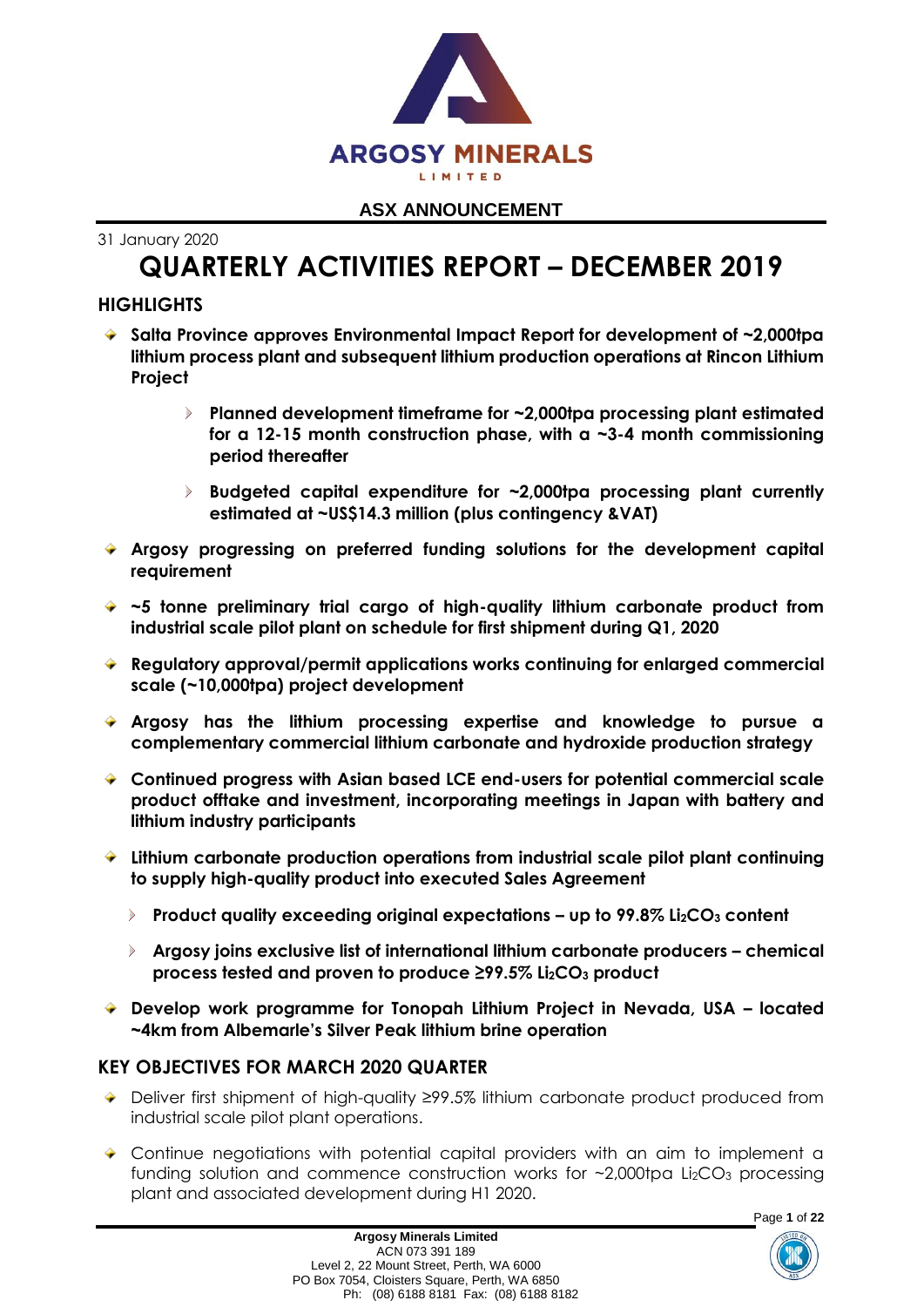

#### **EXECUTIVE SUMMARY**

Argosy Minerals Limited ("Argosy" or the "Company") continued its fast-track development strategy at the Rincon Lithium Project in Argentina, achieving significant milestones during the Quarter, including -:

Receiving official approval notification from the Government of Salta Province and its regulatory bodies – the Ministry of Production and Sustainable Development, and the Secretary of Mining and Energy – granting the development of the next stage works at the Company's Rincon Lithium Project, comprising construction of a ~2,000tpa lithium processing plant, on-going lithium production operations from the process plant, and all associated works in relation to these activities in accordance with standard environmental requirements set out in the notice approving the Company's Environmental Impact Report ("EIR").

The official approval notice confirms the Company now has all the necessary permits to commence works for the development of the initial ~2,000tpa modular lithium carbonate processing plant and all associated operations at the Rincon project site.

- Following the receipt of regulatory approvals, Argosy has been able to engage more effectively with potential capital providers towards a funding outcome for the 2,000tpa plant capex requirement.
- $\mathcal{L}$ Producing and scheduling a preliminary trial cargo comprising ~5 tonnes of highquality ≥99.5% lithium carbonate produced from the Company's industrial scale pilot plant operations for shipment during Q1, 2020 and delivering into the Sales Agreement executed with Mitsubishi Corporation RtM Japan Ltd in March 2019, thus joining the exclusive list of international lithium carbonate producers.

The Company is continuing to progress works necessary to prepare and submit applications for the enlarged commercial scale 10,000tpa operation project development approvals/permits and associated environmental impact assessment. Based on current plans, these works are estimated to be submitted by July-August 2020.

Argosy continued to progress its strategic investor and off-take process, with Company executives attending strategic meetings in Japan with battery and lithium industry participants, to further advance interest from such strategic parties. Interest was shown in Argosy's demonstrated ability to produce high quality lithium carbonate and lithium hydroxide products, providing the Company variable production pathways.

Following Argosy's recent purchase of a 100% interest in the highly prospective Tonopah Lithium Project ("TLP"), located in Nevada, USA - strategically near Albemarle's Silver Peak operation - the Company will proceed to formulate the most effective development strategy and work programme for the project.

The milestones achieved this Quarter reinforce the Company is genuinely and continues delivering on its 'fast-track' lithium development strategy, providing additional options to consider accelerating the scale-up development timeframe of the project. Argosy remains confident that key upcoming milestones and achievements will prove successful to

Page **2** of **22**

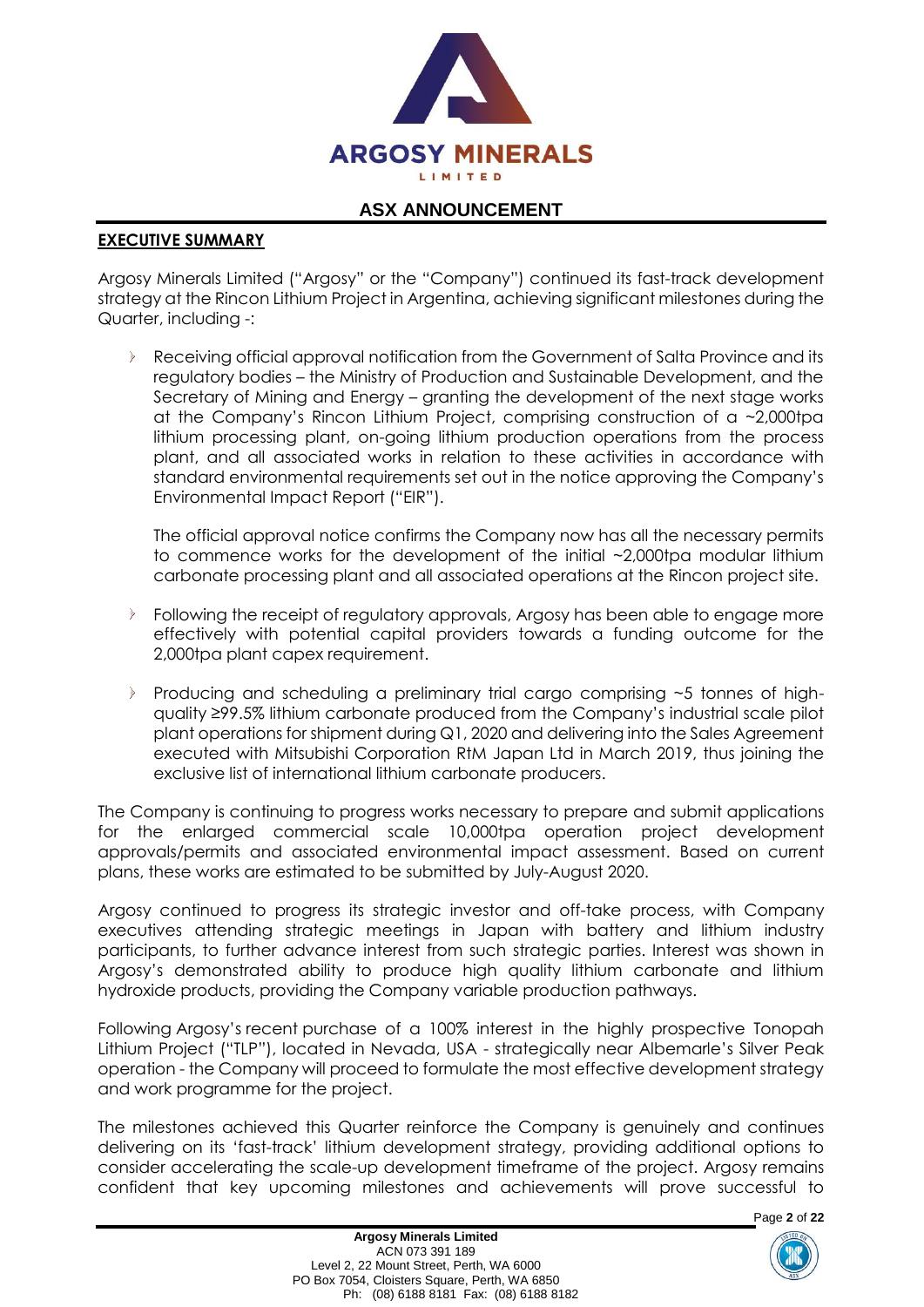

demonstrate the long-term sustainability and progress toward commercial scale development at the Rincon Lithium Project.

Apart from Argosy's achievements and progress during the Quarter, lithium markets experienced further weakness due to a combination of industry and macro-economic factors, which have negatively impacted the overall economic outlook and short-term sentiment. This has resulted in depressed lithium prices and a continued slowdown in the lithium market, noting the severe effect this has had on some lithium producers, particularly higher cost hard rock spodumene operators in Western Australia – most of whom have ceased, suspended or reduced their operational works.

This was partly offset by recent news from the Chinese government that it will not cut subsidies for new energy vehicles that were planned for later this year.

#### **Rincon Lithium Project – Argentina** (77.5% JV interest, earning up to 90%)

The Rincon Lithium Project is the flagship asset in Argosy's lithium development strategy, located within the Salar del Rincon in Salta Province, Argentina, in the world renowned "lithium triangle". The Project is a JV partnership with pre-eminent lithium processing expert Pablo Alurralde. His extensive historical works within the Project area and the Salar, together with successful works completed to date have established a well-defined pathway to target commercial production of battery grade LCE product.



**Figure 1. Rincon Lithium Project – Pilot Plant Lithium Carbonate Production Operations**

A summary of works conducted during the Quarter is noted below.

*2,000tpa Commercial Project Development Works & Notification of Approvals/Permits*

Page **3** of **22** As per the Company's core strategy to continue delivering outcomes that will enhance our value proposition, Argosy's focus and priority will continue being the ~2,000tpa modular

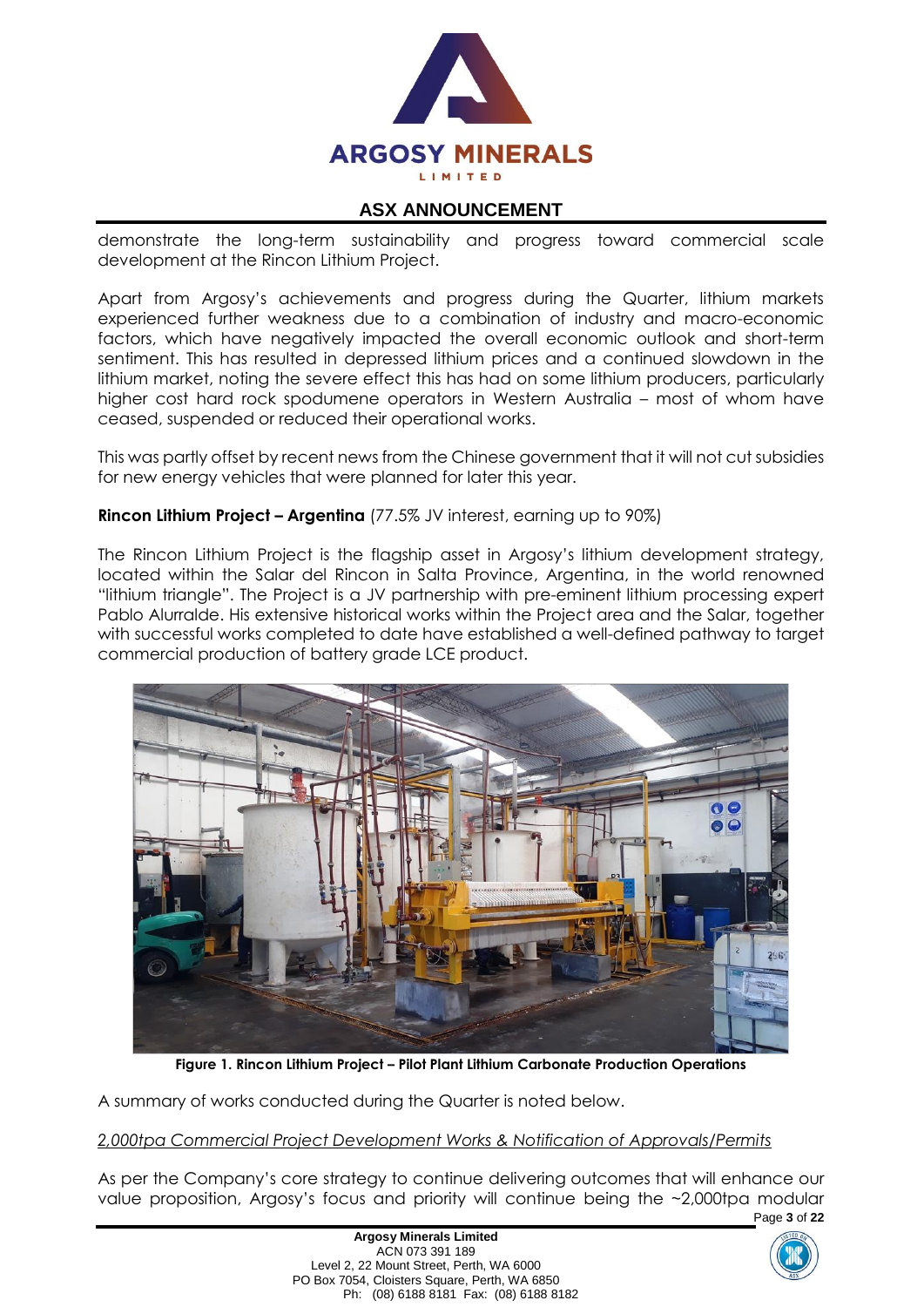

lithium carbonate processing plant operation as the next step in the scale-up development of the Rincon Lithium Project.

A key part of advancing this strategy was successfully achieved, with the Company receiving official notification from the Government of Salta Province approving the Company's EIR to grant the development of the next stage works at the Company's Rincon Lithium Project, confirming the Company now has all the necessary permits to commence works for the development of the initial ~2,000tpa modular lithium carbonate processing plant and all associated operations at the Rincon project site.

The main items approved in the EIR comprise – construction of the lithium processing plant, camp/accommodation facilities, settling ponds for processing works, and access roads; industrial and chemical processing works; environmental management; effluent management; managing local/indigenous community matters; suppliers and contractor management; local employment objectives; water consumption; and contingency management.

Based on Argosy's current plans, development of the ~2,000tpa processing plant is estimated for a 12-15 month construction timeframe (from commencement), with a  $\sim$ 3-4 month commissioning period thereafter. The budgeted capital expenditure is estimated at ~US\$14.3 million (plus contingency &VAT).

The Company has advanced discussions with a number of potential capital providers for the ~2,000tpa processing plant capital requirements, and is prioritising its preferred funding structure. The EIR approval has removed a major hurdle to implementing funding and has now enabled potential capital providers to engage more effectively towards a funding outcome. Argosy is targeting a successful funding resolution and to commence construction and associated development works for the  $\sim$ 2,000tpa Li<sub>2</sub>CO<sub>3</sub> processing plant operation during H1 2020.

As part of this next stage of works, the Company advises the 38 hectares of evaporation ponds constructed to supply concentrated lithium brine to the planned ~2,000tpa processing plant are currently in full operation concentrating lithium brine. These evaporation ponds were completed in 2018 and are ready to immediately deliver concentrated lithium brine into the ~2,000tpa plant upon commencement of such operations.

#### *Lithium Carbonate Production Operations & Product Shipment*

The Company continued lithium carbonate production operations from the Company's industrial scale pilot plant utilising the Company's proprietary and exclusive successful chemical process to produce ≥99.5% lithium carbonate product. The production operations comprise the processing of concentrated lithium brine, sourced from the operational evaporation ponds at the Company's project site, using the industrial scale pilot plant.

The Company focussed initial processing operations to target production of high quality LCE, with results reaching up to 99.8% Li<sub>2</sub>CO<sub>3</sub> content. Current ongoing production operations are achieving consistent high quality lithium carbonate product with very low impurity levels, including no detected iron or related materials, which are the main impurities battery quality cathode manufacturers are concerned with. The Company believes the current product

Page **4** of **22**

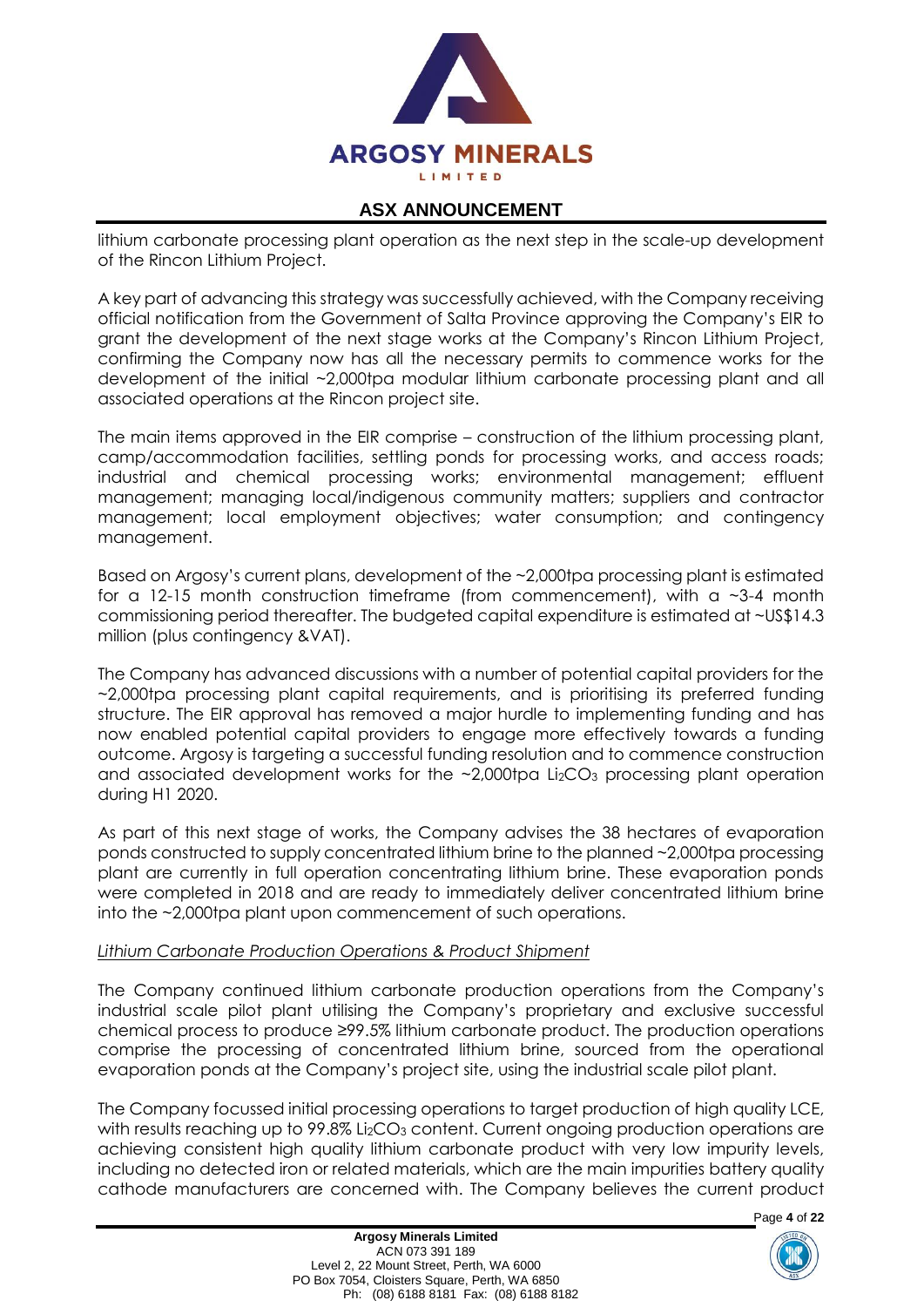

quality is analogous to high-specification battery quality product produced by first-tier industry producers, which has been confirmed by cathode manufacturers the company has supplied product samples to.



**Figures 2-3. Rincon Lithium Project – Pilot Plant Lithium Carbonate Production Operations**

The Company advised it is currently scheduling a preliminary trial cargo comprising ~5 tonnes of high-quality lithium carbonate produced from the industrial scale pilot plant operations for shipment during Q1, 2020 and delivering into the Sales Agreement.

Argosy will continue to monitor lithium market dynamics and supply chain pressures (including current lithium prices) and limit pilot plant production operations during this period, to ensure cash preservation (whilst lithium prices are low). The Company will continue to assess the ideal scale for future pilot plant operations (given limited revenues during the pilot stage), with the focus and priority to commence construction and associated works on the next stage ~2,000tpa modular process plant.

With the industrial scale pilot plant having successfully proven the chemical process, the Company's strategy for the pilot plant operation is prioritising production of high quality Li2CO<sup>3</sup> product and tailoring of product specification in conjunction with end users for potential off-take arrangements, thus maximising our distinct advantage (from our junior peers) in our ability to produce high quality ≥99.5% lithium carbonate product from our pilot operation.

The industrial scale pilot plant has delivered on its original goal and still retains potential upside. It allows Argosy to utilise the industrial scale pilot plant for small-scale lithium carbonate production with product sales agreed with a major international conglomerate, whilst reinforcing the long-standing customer relationship for future larger product sales and off-take arrangements from the planned commercial scale production operations and future potential commercial associations.



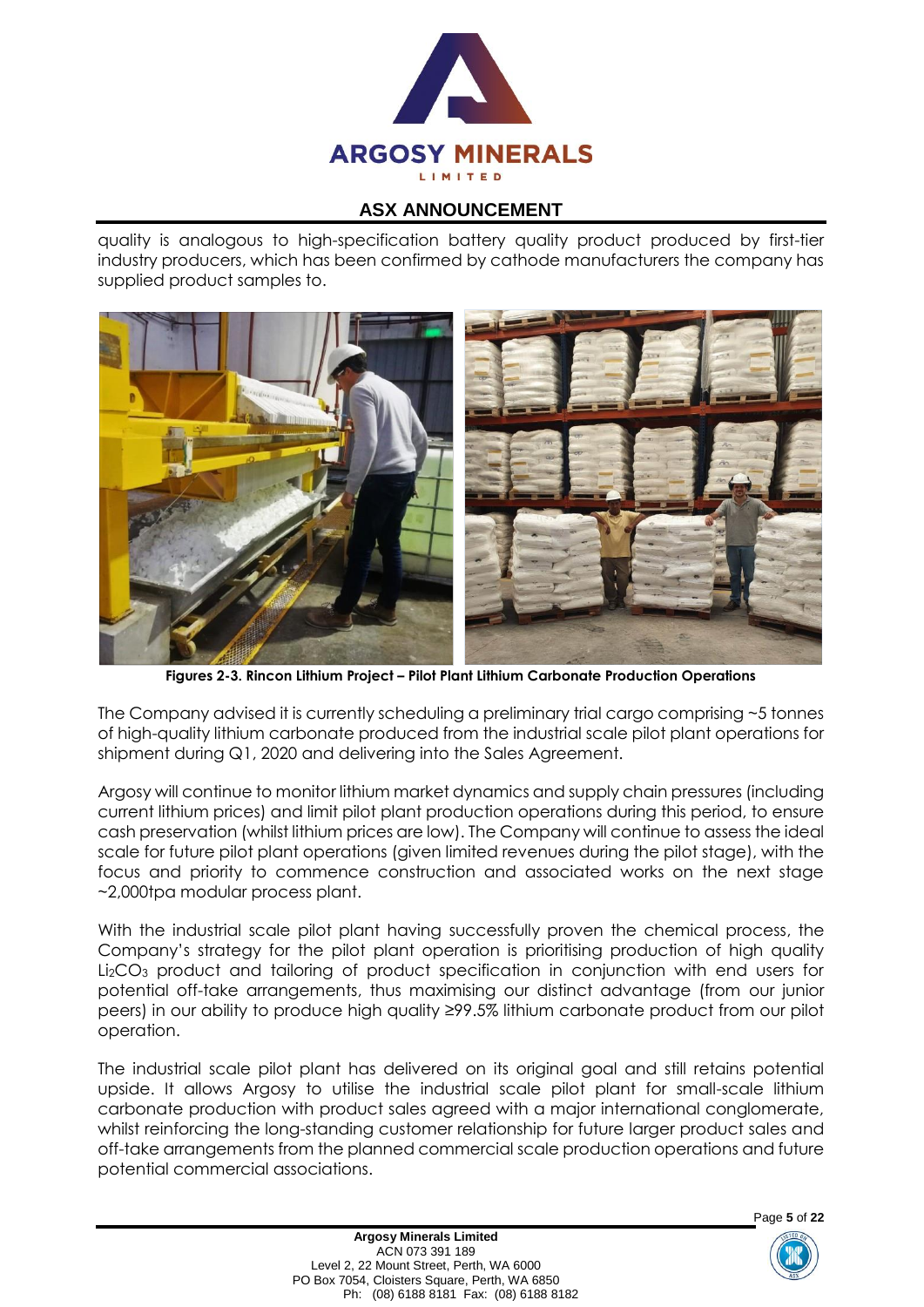



**Figures 4-5. Rincon Lithium Project – Pilot Plant Lithium Carbonate Production Operations, with plant visit by new Salta Mining Secretary**

#### *10,000tpa Commercial Project Development Works & Approvals/Permitting Process*

The Company has continued works in preparation for future development of the ~10,000tpa commercial scale operation requirements, including evaporation pond design plans and cost estimation works. The design plans estimate a total of 21 evaporation ponds totalling ~300 hectares located within the Mina Romulo tenement.

The Company, in conjunction with appointed specialist environmental consultants, is progressing works to prepare the necessary applications for the approvals/permits for the ~10,000tpa operation. The application documents requirements are extremely comprehensive - covering environment, chemicals, community, baseline studies, and require detailed preparation.

These works are currently scheduled for completion around mid-year, with submission of the associated EIR soon thereafter.

Successful proof of chemical process utilising the industrial scale pilot plant has proven the Company will be able to deliver similar exceptional product quality results in both the ~2,000tpa operation and scale up to ~10,000tpa plant operation.

#### *Strategic Investment & Commercial Off-take Arrangements*

Argosy has continued to focus on securing a strategic relationship/partnership(s) to ensure the successful commercial development of the Rincon Lithium Project, including conducting meetings in Japan with battery and lithium industry participants to further advance interest from such strategic parties for product off-take arrangements and the potential ~2,000tpa

Page **6** of **22**

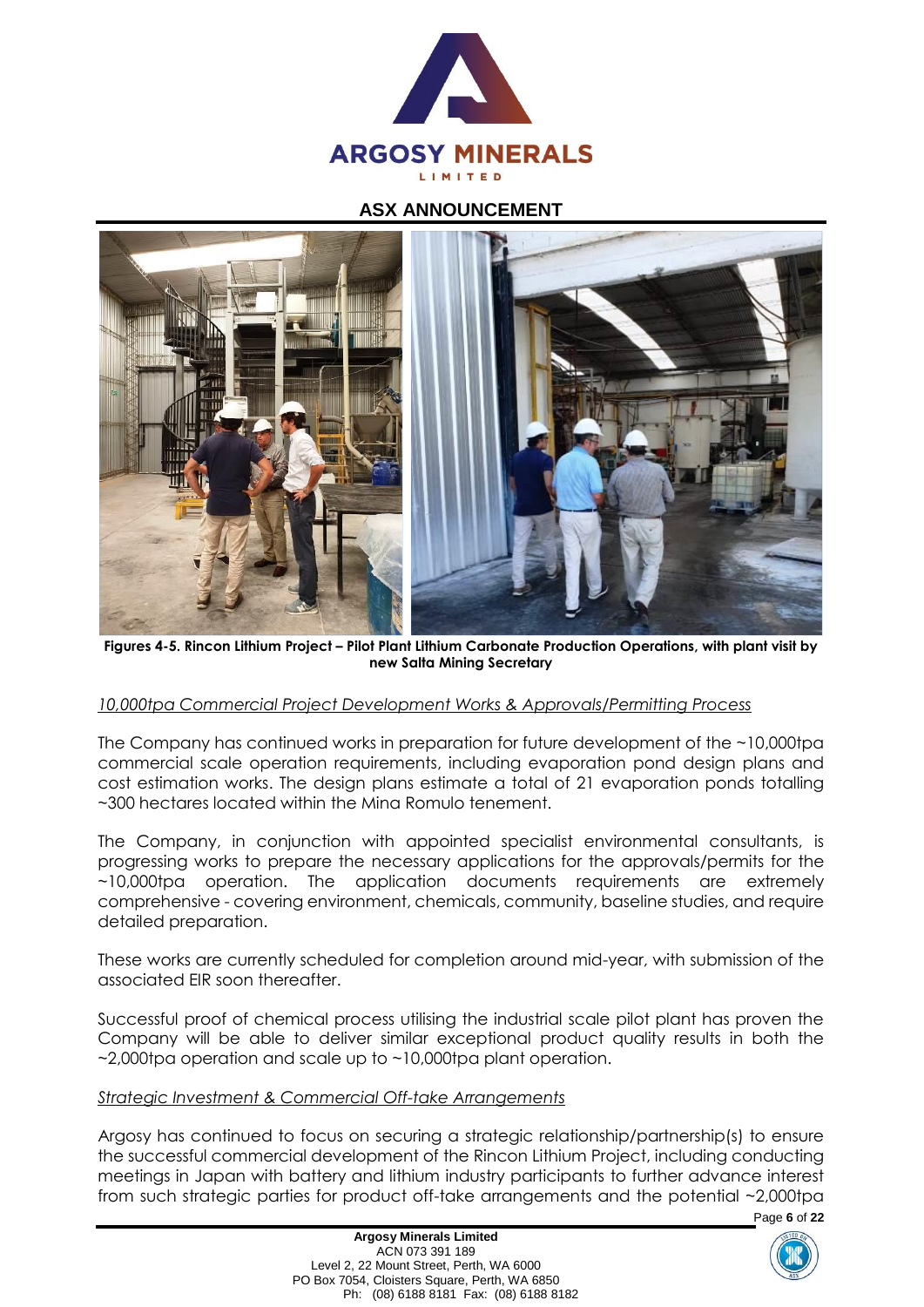

modular scale and/or ~10,000tpa commercial scale project development with associated capex funding/investment.

The Company's strategy and production plans were well received, however the prevailing lithium market conditions did provide concern to lithium sector representatives, with overriding concern pertaining to near term lithium prices and supply/demand requirements. The major concern referenced the large product stockpiles at cathode manufacturers, Chinese conversion facilities, and at WA minesites.

Current factors under consideration with these groups involves off-take product pricing particulars, terms and related arrangements, LCE product specification requirements, scale of initial and longer-term commercial operations and associated funding requirements, and structure and framework of the strategic relationship.

#### **Tonopah Lithium Project – Nevada, USA** (100% interest)

Argosy acquired a 100% interest in the tenements comprising the Tonopah Lithium Project ("**TLP**"), located in Nevada, USA. The project provides a relatively very cheap and low-risk opportunity to take an early stage lithium brine project and apply the Argosy strategy – as demonstrated at our Rincon Lithium Project, to similarly advance TLP. The project is located in one of the world's most favourable and stable mining jurisdictions and home to the USA's burgeoning electric vehicle industry, with well-developed infrastructure and a skilled local workforce.

Argosy will proceed to formulate the most effective development strategy and work programme for the Project.



**Figure 6. Location of the Tonopah Lithium Project (relative to Silver Peak Lithium Mine)**



Page **7** of **22**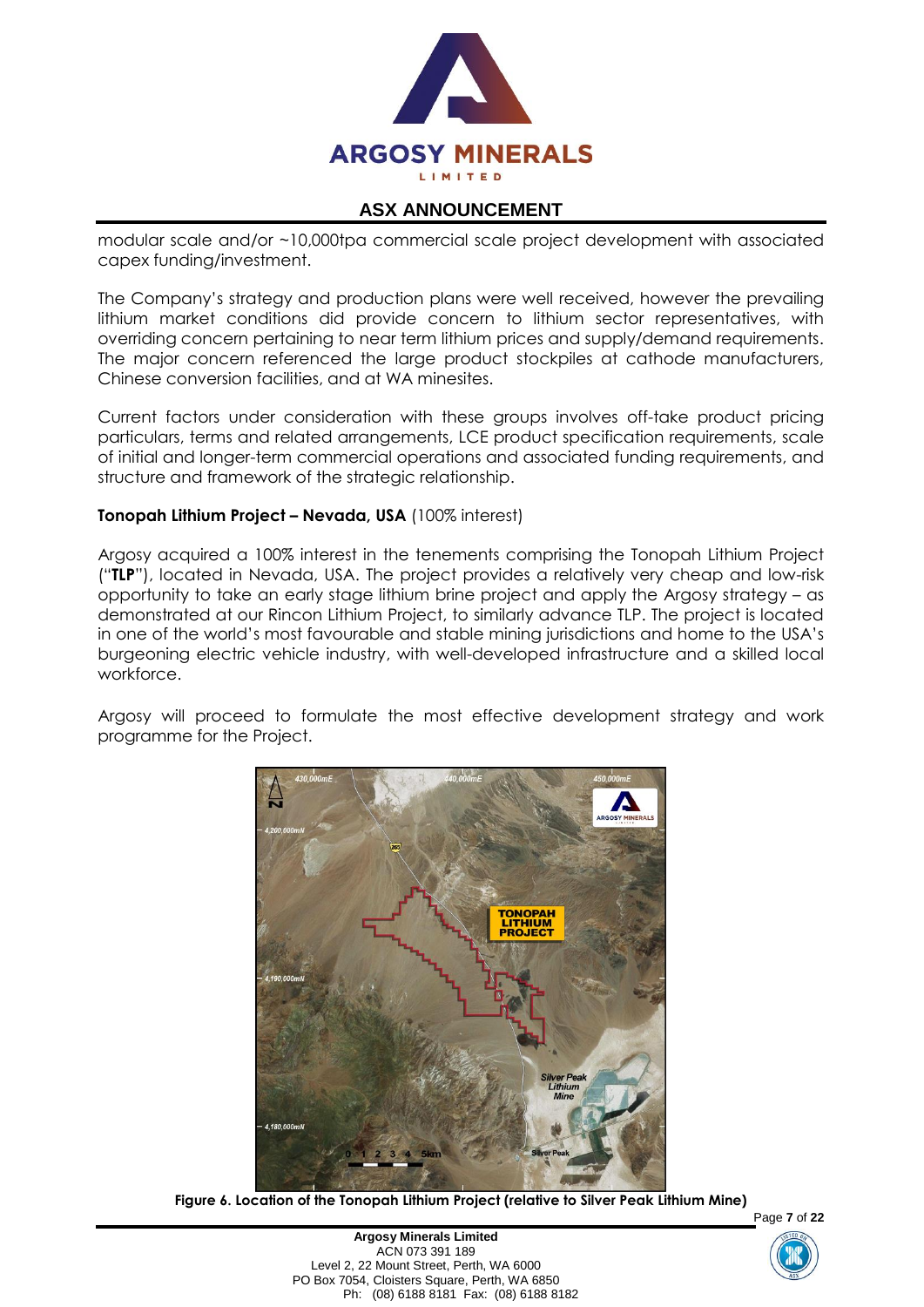

#### **Lithium Market Update**

The lithium market continued to experience difficult conditions during the Quarter, mainly due to the impact of surplus lithium product production and increasing inventory levels, which has ultimately kept lithium chemical product prices at low levels throughout H2, 2019.

This spodumene surplus situation has resulted in most Australian producers to cease, or slow their production operations, whilst weaker than anticipated demand from the China new energy vehicle and US electric vehicle sectors resulted in declining market conditions.

During the meetings in Japan with lithium industry participants, Company executives noted the recent trend of increased volumes of lower quality material being sold out of South America.

Countering this, the Chinese government indicated it would not make a significant reduction in NEV subsidies during 2020. This has provided an initial uplift in lithium sentiment, and the outlook for 2020 remains positive. In addition, the European EV sector emerged as a significant growth market and is expected to continue during 2020 and beyond. The Chinese NEV sector is also expected to stabilise and return to growth in 2020.

However, there was renewed pressure on lithium prices in the Chinese lithium carbonate market as suppliers cut offers in order to stimulate end-of-year cashflows, with lower offers particularly prevalent across sales into industrial markets. As a result, Chinese EXW lithium carbonate prices fell to an average of US\$5,875/tonne for technical grade sales, while battery grade pricing fell to an average of US\$7,500/tonne.

It is widely accepted that these prices are unsustainable given the production costs of Chinese converters, however competitive pricing is due to continue until after China's Spring Festival in late-January.

Price adjustments also continued outside of China, with CIF Asia pricing falling to an average of US\$9,250/tonne, while prices out of South America fell to between US\$8,000-10,500/tonne.

On the spodumene market, demand remained limited, with cost pressures and downstream orders continuing to impact converters' willingness to commit to new volumes. Suppliers have lowered offers in response to reduced demand in recent months which led to further price decreases. Industry participants are expecting further pressure on prices at the start of 2020 which could threaten the future of higher-cost suppliers.

On LCE product supply, leading producers continued to pull back from lithium chemical expansions. Uncertainty over the direction of demand and the evolution in cathode chemistries has forced several producers to be more conservative with plans for the next 1-2 years. New lower pricing has also forced several lower tier producers to put new capacity on hold. As a result, the medium term outlook for chemical expansions continues to contract, with a market surplus likely to continue during 2020.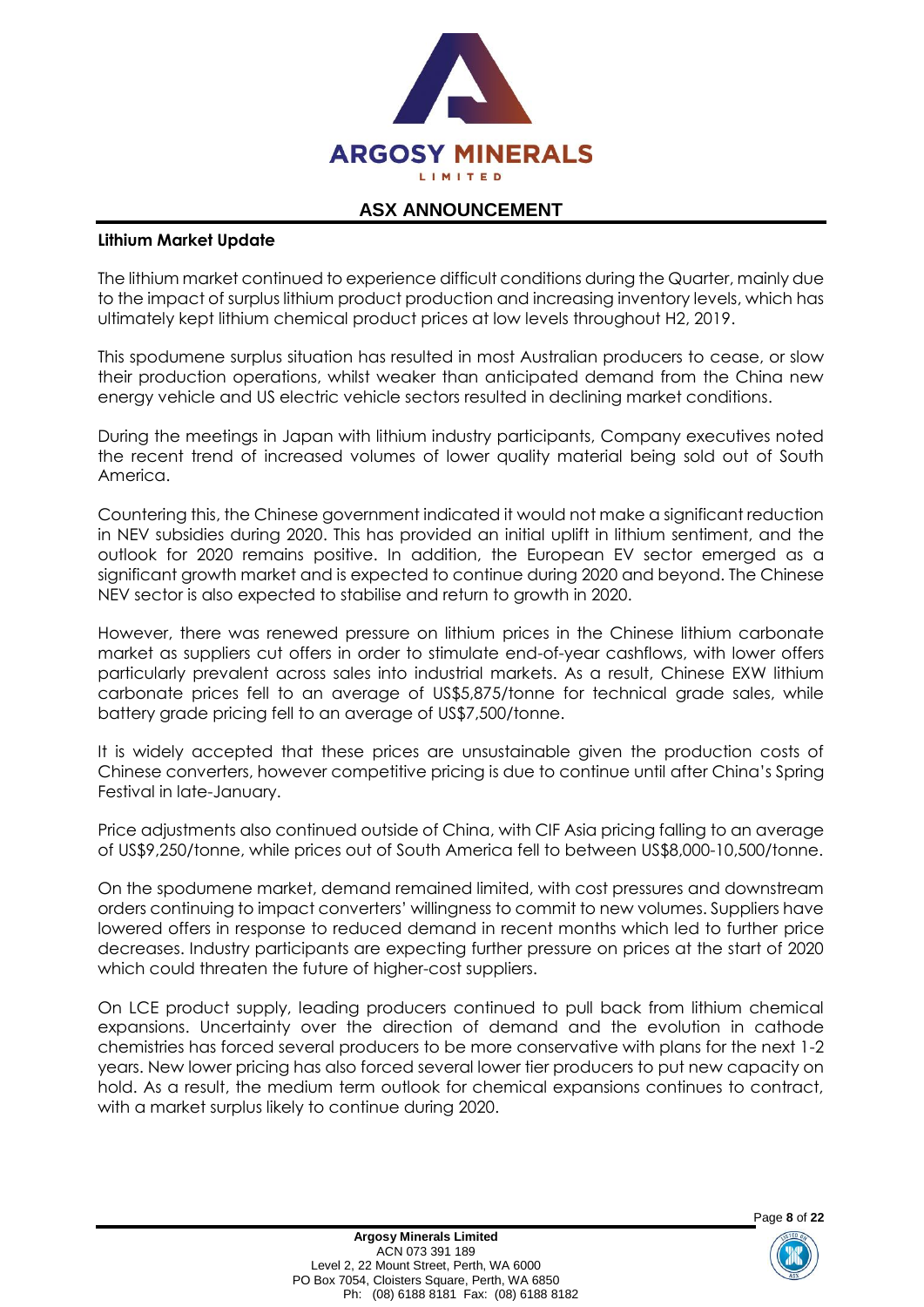

LCE product consumption remained lower than expected, and the outlook for demand moving into 2020 remains weak across many regions. EV output for the month was down 48% on 2018, signalling a slower than expected adjustment to the new policy.

Despite the current weakness in lithium markets, the medium to long term demand fundamentals remain largely unchanged, with other recent trends indicating optimism based on EV supply chain build out, the EU Commission approving battery alliance expansions (and confirming a €3.2 billion state aid package), and majors continuing with expansions citing growth in 2020 contract volumes.

As such, Argosy remains confident in its strategy. As noted, good quality battery grade lithium carbonate and hydroxide remains a valuable product in-demand by wider market battery and EV customers. With Argosy's lithium processing expertise to produce battery quality lithium carbonate and the potential for a complementary lithium hydroxide production pathway, the Company is confident it is well placed to benefit over the longer-term, especially compared to other lithium companies who are not positioned to leverage the provision of end-use lithium chemical products to high-quality customers.

The key takeaway that the Company has formed in the medium term is that 'battery quality' lithium products sourced from reputable international suppliers (especially European and Japanese lithium product customers) will continue to be sought after, which aligns within the window that Argosy aims to enter commercial production operations.

Given Argosy is achieving battery quality product specification, the Company is confident in the longer-term market fundamentals and sustainable lithium price forecasts (in line with the consensus of other major lithium producers), to continue its fast-track development of the Rincon Lithium Project and pursue a development strategy for the Tonopah Lithium Project.

\* All lithium price references in this section are sourced from Benchmark Mineral Intelligence.

#### **Corporate**

The Company's financial reporting period ended on 31 December 2019, and the Company will lodge its annual financial report during the March 2020 Quarter.

#### **Schedule of Tenements**

The schedule of tenements held by the Company at the end of the Quarter is shown below.

| Tenement                             | Location         | <b>Beneficial Percentage held</b> |
|--------------------------------------|------------------|-----------------------------------|
| File 7272 (Telita) <sup>1</sup>      | Salta, Argentina | 77.5% (JV, earning up to 90%)     |
| File 14342 (Chiquita 2) <sup>1</sup> | Salta, Argentina | 77.5% (JV, earning up to 90%)     |
| File 22850 (Romulo) 1                | Salta, Argentina | 77.5% (JV, earning up to 90%)     |
| File 22955 (Frodo) 1                 | Salta, Argentina | 77.5% (JV, earning up to 90%)     |
| File 1414 (Talisman) <sup>1</sup>    | Salta, Argentina | 77.5% (JV, earning up to 90%)     |
| File 1904 (Nelly) 1                  | Salta, Argentina | 77.5% (JV, earning up to 90%)     |
| File 1905 (Angelica) <sup>1</sup>    | Salta, Argentina | 77.5% (JV, earning up to 90%)     |
| File 2889 (Maria) 1                  | Salta, Argentina | 77.5% (JV, earning up to 90%)     |



Page **9** of **22**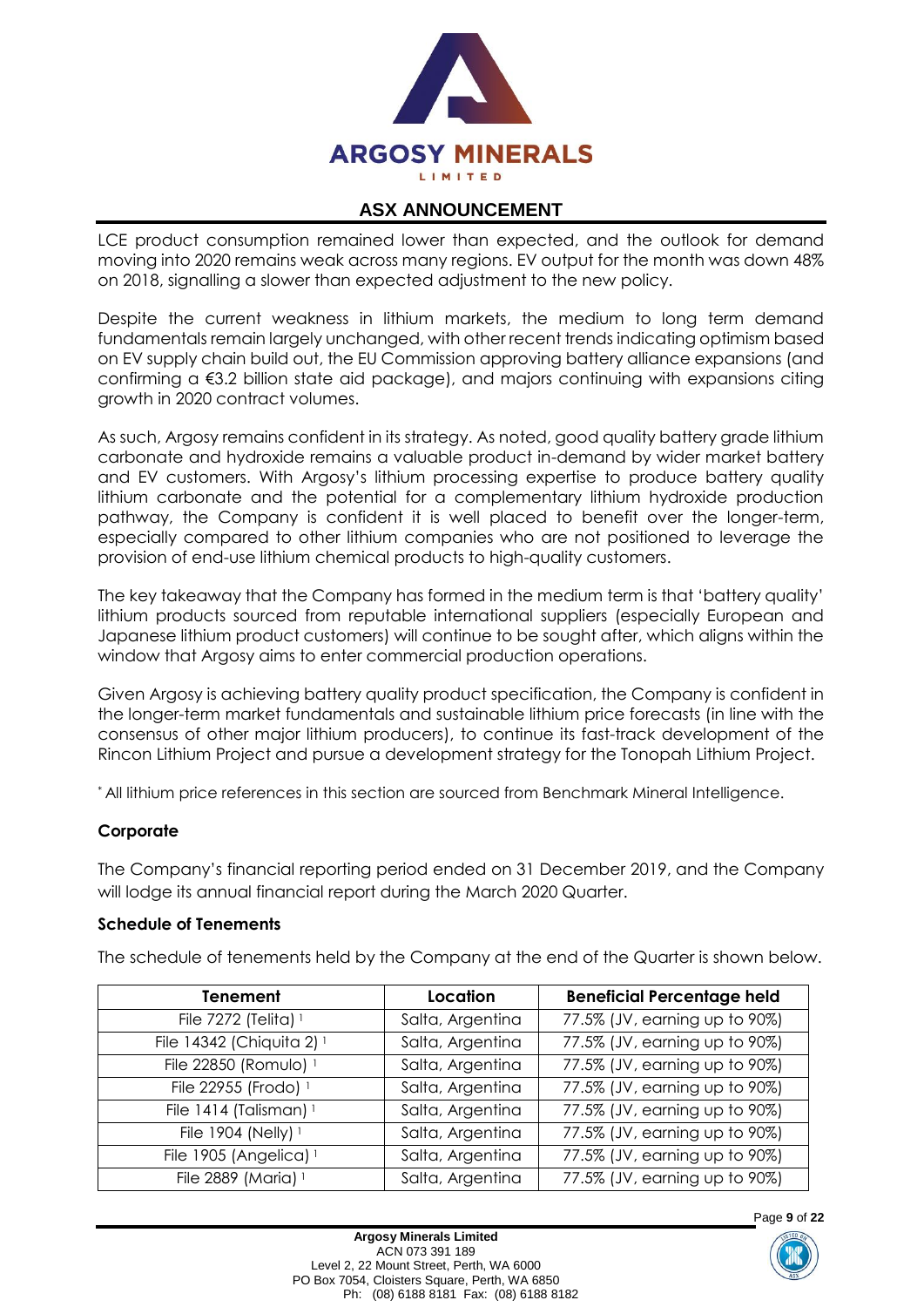

| File 2890 (Irene) 1                             | Salta, Argentina | 77.5% (JV, earning up to 90%) |
|-------------------------------------------------|------------------|-------------------------------|
| File 6343 (Tigre) 1                             | Salta, Argentina | 77.5% (JV, earning up to 90%) |
| File 6345 (Puma) <sup>1</sup>                   | Salta, Argentina | 77.5% (JV, earning up to 90%) |
| File 100561 (Praga I) <sup>1</sup>              | Salta, Argentina | 77.5% (JV, earning up to 90%) |
| File 100562 (Praga II) <sup>1</sup>             | Salta, Argentina | 77.5% (JV, earning up to 90%) |
| File 100625 (Praga III) <sup>1</sup>            | Salta, Argentina | 77.5% (JV, earning up to 90%) |
| File 10626 (Praga IV) 1                         | Salta, Argentina | 77.5% (JV, earning up to 90%) |
| File 17902 (Reyna) 1                            | Salta, Argentina | 77.5% (JV, earning up to 90%) |
| File 62308 (Tincal) 1                           | Salta, Argentina | 77.5% (JV, earning up to 90%) |
| File 6681 (San Marcos) <sup>1</sup>             | Salta, Argentina | 77.5% (JV, earning up to 90%) |
| File 7215 (Jujuy) 1                             | Salta, Argentina | 77.5% (JV, earning up to 90%) |
| File 14970 (San Jose) 1                         | Salta, Argentina | 77.5% (JV, earning up to 90%) |
| Mining easement right (File 4128) <sup>1</sup>  | Salta, Argentina | 77.5% (JV, earning up to 90%) |
| Mining easement right (File 15698) <sup>1</sup> | Salta, Argentina | 77.5% (JV, earning up to 90%) |
| NMC1162672                                      | Nevada, USA      | 100%                          |
| NMC1162673                                      | Nevada, USA      | 100%                          |
| NMC1162674                                      | Nevada, USA      | 100%                          |
| NMC1162675                                      | Nevada, USA      | 100%                          |
| NMC1162676                                      | Nevada, USA      | 100%                          |
| NMC1162677                                      | Nevada, USA      | 100%                          |
| NMC1162678                                      | Nevada, USA      | 100%                          |
| NMC1162679                                      | Nevada, USA      | 100%                          |
| NMC1162680                                      | Nevada, USA      | 100%                          |
| NMC1162681                                      | Nevada, USA      | 100%                          |
| NMC1162682                                      | Nevada, USA      | 100%                          |
| NMC1162683                                      | Nevada, USA      | 100%                          |
| NMC1162684                                      | Nevada, USA      | 100%                          |
| NMC1162685                                      | Nevada, USA      | 100%                          |
| NMC1162686                                      | Nevada, USA      | 100%                          |
| NMC1162687                                      | Nevada, USA      | 100%                          |
| NMC1162688                                      | Nevada, USA      | 100%                          |
| NMC1162689                                      | Nevada, USA      | 100%                          |
| NMC1162690                                      | Nevada, USA      | 100%                          |
| NMC1162691                                      | Nevada, USA      | 100%                          |
| NMC1162692                                      | Nevada, USA      | 100%                          |
| NMC1162693                                      | Nevada, USA      | 100%                          |
| NMC1162694                                      | Nevada, USA      | 100%                          |
| NMC1162695                                      |                  |                               |
|                                                 | Nevada, USA      | 100%                          |
| NMC1162696                                      | Nevada, USA      | 100%                          |
| NMC1162697                                      | Nevada, USA      | 100%                          |
| NMC1162698                                      | Nevada, USA      | 100%                          |



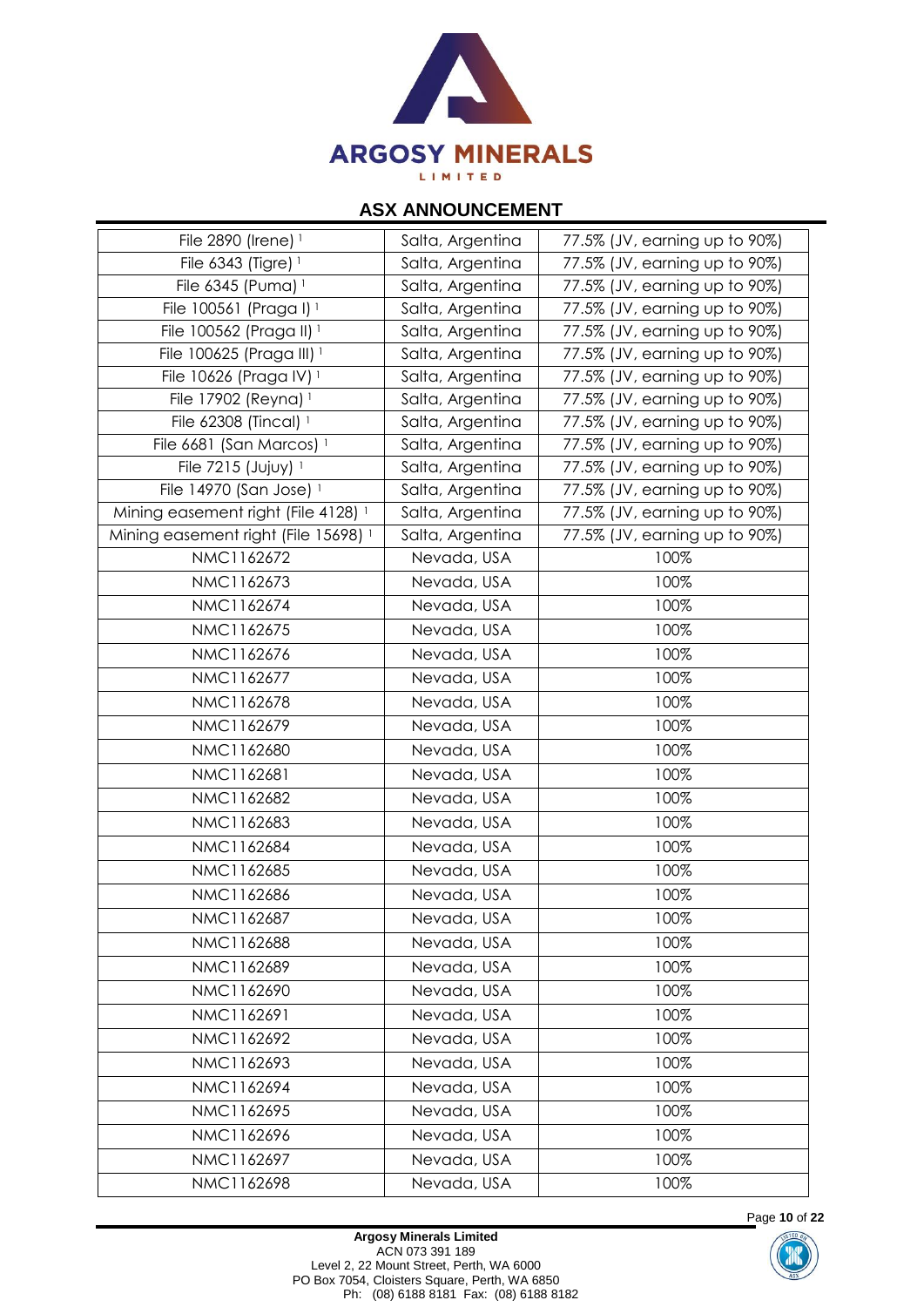

| NMC1162699 | Nevada, USA | 100% |
|------------|-------------|------|
| NMC1162700 | Nevada, USA | 100% |
| NMC1162701 | Nevada, USA | 100% |
| NMC1162702 | Nevada, USA | 100% |
| NMC1162703 | Nevada, USA | 100% |
| NMC1162704 | Nevada, USA | 100% |
| NMC1162705 | Nevada, USA | 100% |
| NMC1162706 | Nevada, USA | 100% |
| NMC1162707 | Nevada, USA | 100% |
| NMC1162708 | Nevada, USA | 100% |
| NMC1162709 | Nevada, USA | 100% |
| NMC1162710 | Nevada, USA | 100% |
| NMC1162711 | Nevada, USA | 100% |
| NMC1162712 | Nevada, USA | 100% |
| NMC1162713 | Nevada, USA | 100% |
| NMC1162714 | Nevada, USA | 100% |
| NMC1162715 | Nevada, USA | 100% |
| NMC1162716 | Nevada, USA | 100% |
| NMC1162717 | Nevada, USA | 100% |
| NMC1162718 | Nevada, USA | 100% |
| NMC1162719 | Nevada, USA | 100% |
| NMC1162720 | Nevada, USA | 100% |
| NMC1162721 | Nevada, USA | 100% |
| NMC1162722 | Nevada, USA | 100% |
| NMC1162723 | Nevada, USA | 100% |
| NMC1162724 | Nevada, USA | 100% |
| NMC1162725 | Nevada, USA | 100% |
| NMC1162726 | Nevada, USA | 100% |
| NMC1162727 | Nevada, USA | 100% |
| NMC1162728 | Nevada, USA | 100% |
| NMC1162729 | Nevada, USA | 100% |
| NMC1162730 | Nevada, USA | 100% |
| NMC1162731 | Nevada, USA | 100% |
| NMC1162732 | Nevada, USA | 100% |
| NMC1162733 | Nevada, USA | 100% |
| NMC1162734 | Nevada, USA | 100% |
| NMC1162735 | Nevada, USA | 100% |
| NMC1162736 | Nevada, USA | 100% |
| NMC1162737 | Nevada, USA | 100% |
| NMC1162738 | Nevada, USA | 100% |
|            |             |      |



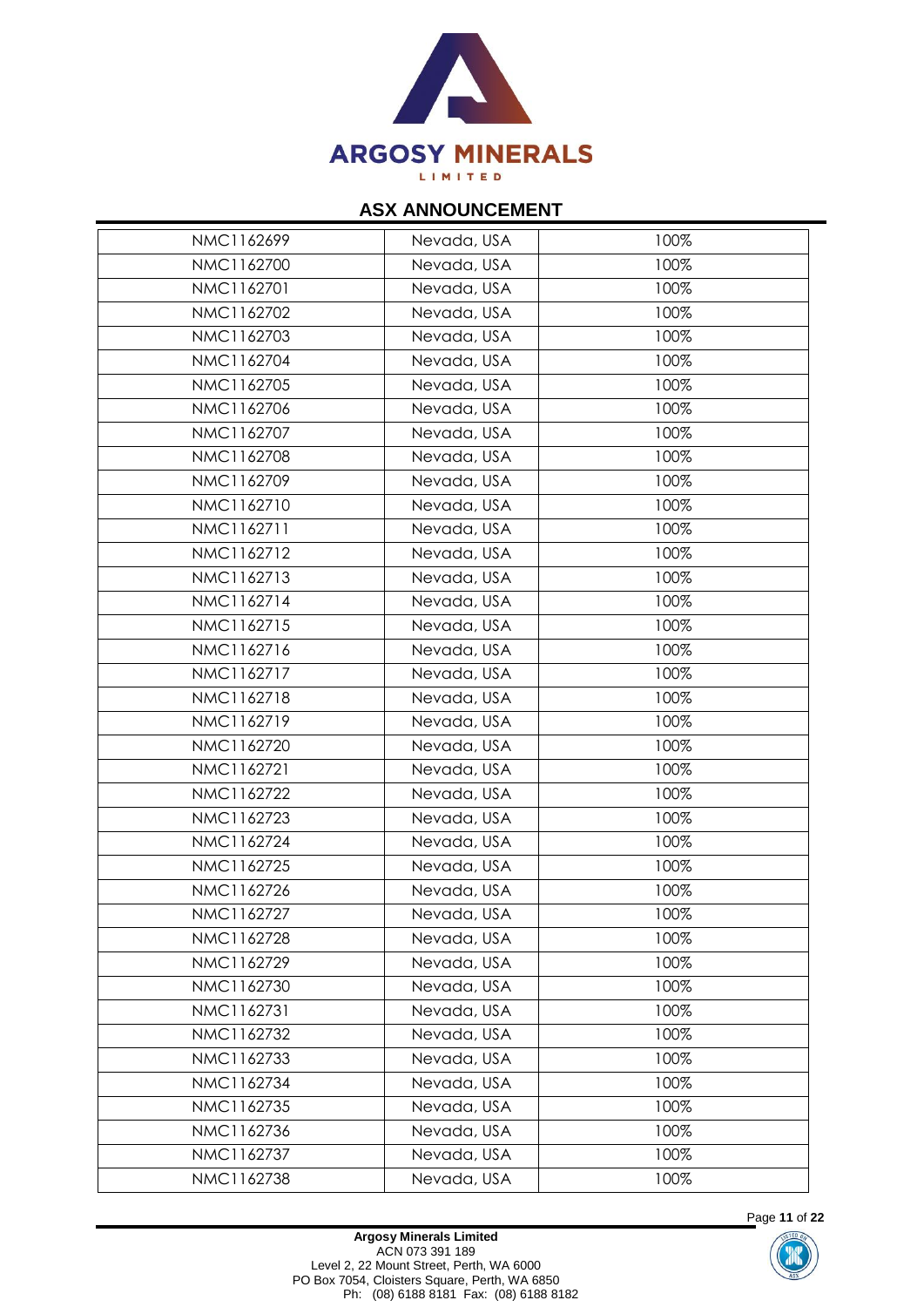

| NMC1162739 | Nevada, USA | 100% |
|------------|-------------|------|
| NMC1162740 | Nevada, USA | 100% |
| NMC1162741 | Nevada, USA | 100% |
| NMC1162742 | Nevada, USA | 100% |
| NMC1162743 | Nevada, USA | 100% |
| NMC1162744 | Nevada, USA | 100% |
| NMC1162745 | Nevada, USA | 100% |
| NMC1162746 | Nevada, USA | 100% |
| NMC1162747 | Nevada, USA | 100% |
| NMC1162748 | Nevada, USA | 100% |
| NMC1162749 | Nevada, USA | 100% |
| NMC1162750 | Nevada, USA | 100% |
| NMC1162751 | Nevada, USA | 100% |
| NMC1162752 | Nevada, USA | 100% |
| NMC1162753 | Nevada, USA | 100% |
| NMC1162754 | Nevada, USA | 100% |
| NMC1162755 | Nevada, USA | 100% |
| NMC1162756 | Nevada, USA | 100% |
| NMC1162757 | Nevada, USA | 100% |
| NMC1162758 | Nevada, USA | 100% |
| NMC1162759 | Nevada, USA | 100% |
| NMC1162760 | Nevada, USA | 100% |
| NMC1162761 | Nevada, USA | 100% |
| NMC1162762 | Nevada, USA | 100% |
| NMC1162763 | Nevada, USA | 100% |
| NMC1162764 | Nevada, USA | 100% |
| NMC1162765 | Nevada, USA | 100% |
| NMC1162766 | Nevada, USA | 100% |
| NMC1162767 | Nevada, USA | 100% |
| NMC1162768 | Nevada, USA | 100% |
| NMC1162769 | Nevada, USA | 100% |
| NMC1162770 | Nevada, USA | 100% |
| NMC1162771 | Nevada, USA | 100% |
| NMC1162772 | Nevada, USA | 100% |
| NMC1162773 | Nevada, USA | 100% |
| NMC1162774 | Nevada, USA | 100% |
| NMC1162775 | Nevada, USA | 100% |
| NMC1162776 | Nevada, USA | 100% |
| NMC1162777 | Nevada, USA | 100% |
| NMC1162778 | Nevada, USA | 100% |



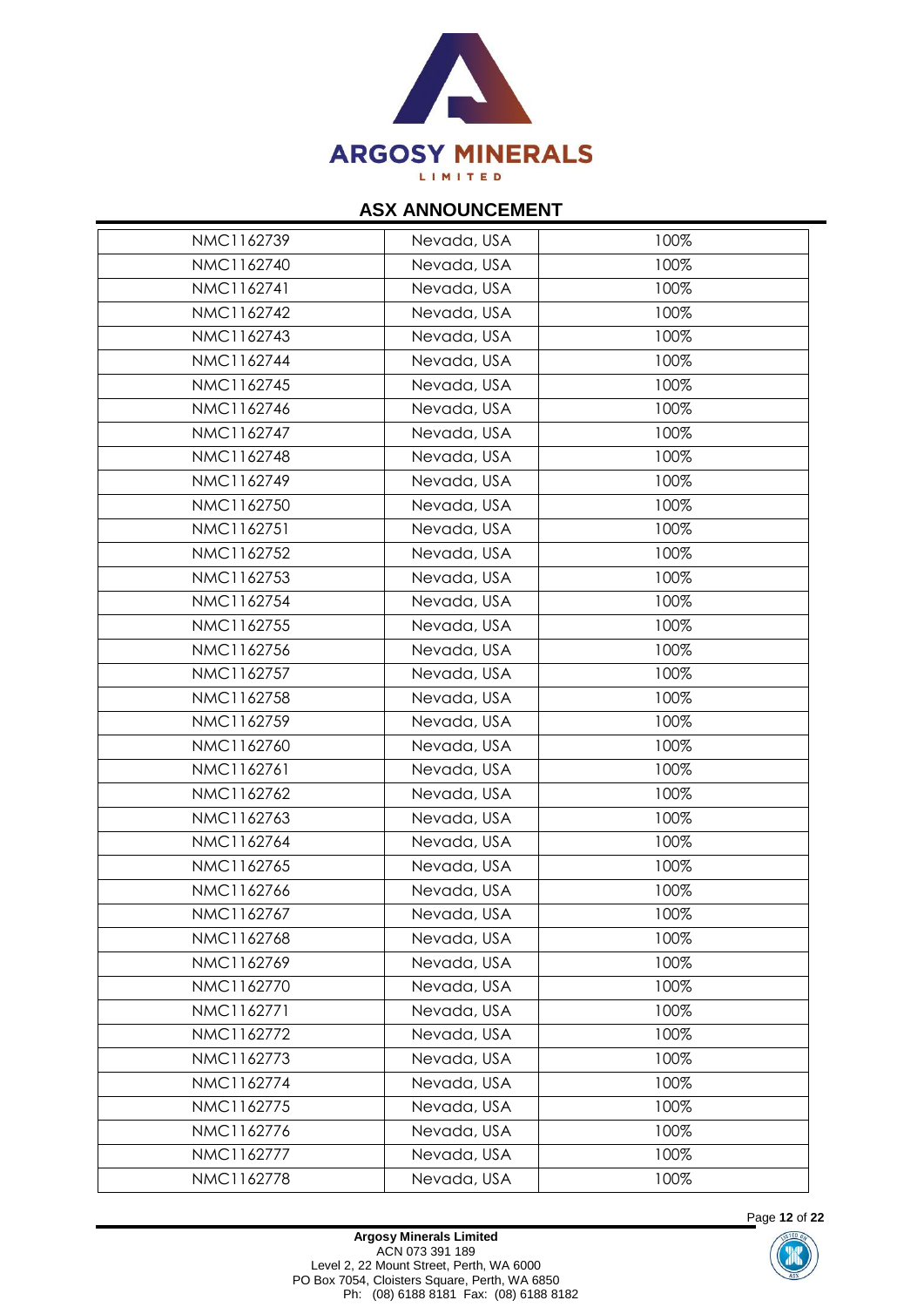

| NMC1162779 | Nevada, USA | 100% |
|------------|-------------|------|
| NMC1162780 | Nevada, USA | 100% |
| NMC1162781 | Nevada, USA | 100% |
| NMC1162782 | Nevada, USA | 100% |
| NMC1162783 | Nevada, USA | 100% |
| NMC1162784 | Nevada, USA | 100% |
| NMC1162785 | Nevada, USA | 100% |
| NMC1162786 | Nevada, USA | 100% |
| NMC1162787 | Nevada, USA | 100% |
| NMC1162788 | Nevada, USA | 100% |
| NMC1162789 | Nevada, USA | 100% |
| NMC1162790 | Nevada, USA | 100% |
| NMC1162791 | Nevada, USA | 100% |
| NMC1162792 | Nevada, USA | 100% |
| NMC1162793 | Nevada, USA | 100% |
| NMC1162794 | Nevada, USA | 100% |
| NMC1162795 | Nevada, USA | 100% |
| NMC1162796 | Nevada, USA | 100% |
| NMC1162797 | Nevada, USA | 100% |
| NMC1162798 | Nevada, USA | 100% |
| NMC1162799 | Nevada, USA | 100% |
| NMC1162800 | Nevada, USA | 100% |
| NMC1162801 | Nevada, USA | 100% |
| NMC1162802 | Nevada, USA | 100% |
| NMC1162803 | Nevada, USA | 100% |
| NMC1162804 | Nevada, USA | 100% |
| NMC1162805 | Nevada, USA | 100% |
| NMC1162806 | Nevada, USA | 100% |
| NMC1162807 | Nevada, USA | 100% |
| NMC1162808 | Nevada, USA | 100% |
| NMC1162809 | Nevada, USA | 100% |
| NMC1162810 | Nevada, USA | 100% |
| NMC1162811 | Nevada, USA | 100% |
| NMC1162812 | Nevada, USA | 100% |
| NMC1162813 | Nevada, USA | 100% |
| NMC1162814 | Nevada, USA | 100% |
| NMC1162815 | Nevada, USA | 100% |
| NMC1162816 | Nevada, USA | 100% |
| NMC1162817 | Nevada, USA | 100% |
| NMC1162818 | Nevada, USA | 100% |



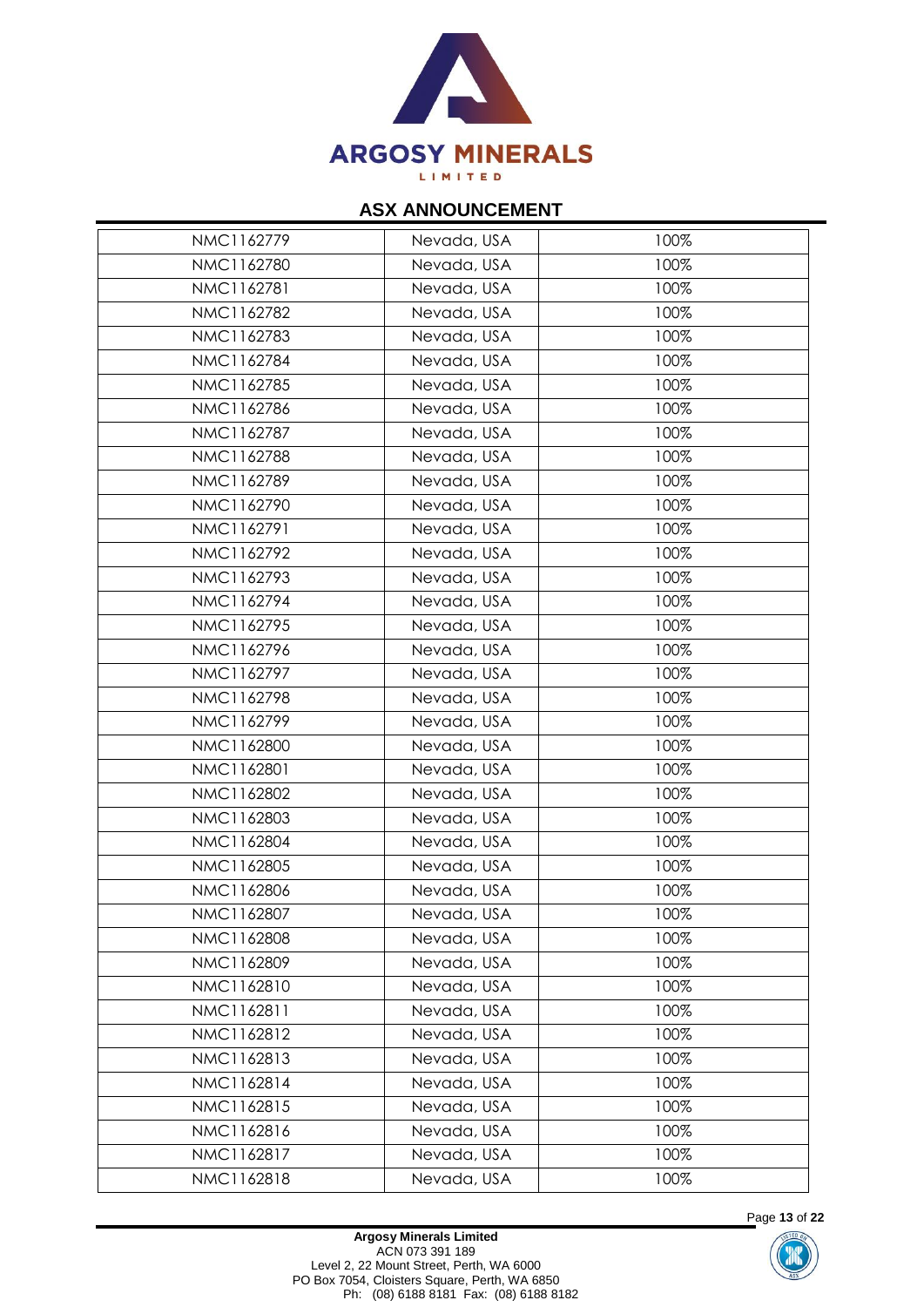

| NMC1162819 | Nevada, USA | 100% |
|------------|-------------|------|
| NMC1162820 | Nevada, USA | 100% |
| NMC1162821 | Nevada, USA | 100% |
| NMC1162822 | Nevada, USA | 100% |
| NMC1162823 | Nevada, USA | 100% |
| NMC1162824 | Nevada, USA | 100% |
| NMC1162825 | Nevada, USA | 100% |
| NMC1162826 | Nevada, USA | 100% |
| NMC1162827 | Nevada, USA | 100% |
| NMC1162828 | Nevada, USA | 100% |
| NMC1162829 | Nevada, USA | 100% |
| NMC1162830 | Nevada, USA | 100% |
| NMC1162831 | Nevada, USA | 100% |
| NMC1162832 | Nevada, USA | 100% |
| NMC1162833 | Nevada, USA | 100% |
| NMC1162834 | Nevada, USA | 100% |
| NMC1162835 | Nevada, USA | 100% |
| NMC1162836 | Nevada, USA | 100% |
| NMC1162837 | Nevada, USA | 100% |
| NMC1162838 | Nevada, USA | 100% |
| NMC1162839 | Nevada, USA | 100% |
| NMC1162840 | Nevada, USA | 100% |
| NMC1162841 | Nevada, USA | 100% |
| NMC1162842 | Nevada, USA | 100% |
| NMC1162843 | Nevada, USA | 100% |
| NMC1162844 | Nevada, USA | 100% |
| NMC1162845 | Nevada, USA | 100% |
| NMC1162846 | Nevada, USA | 100% |
| NMC1162847 | Nevada, USA | 100% |
| NMC1162848 | Nevada, USA | 100% |
| NMC1162849 | Nevada, USA | 100% |
| NMC1162850 | Nevada, USA | 100% |
| NMC1162851 | Nevada, USA | 100% |
| NMC1162852 | Nevada, USA | 100% |
| NMC1162853 | Nevada, USA | 100% |
| NMC1162854 | Nevada, USA | 100% |
| NMC1162855 | Nevada, USA | 100% |
| NMC1162856 | Nevada, USA | 100% |
| NMC1162857 | Nevada, USA | 100% |
| NMC1162858 | Nevada, USA | 100% |
|            |             |      |



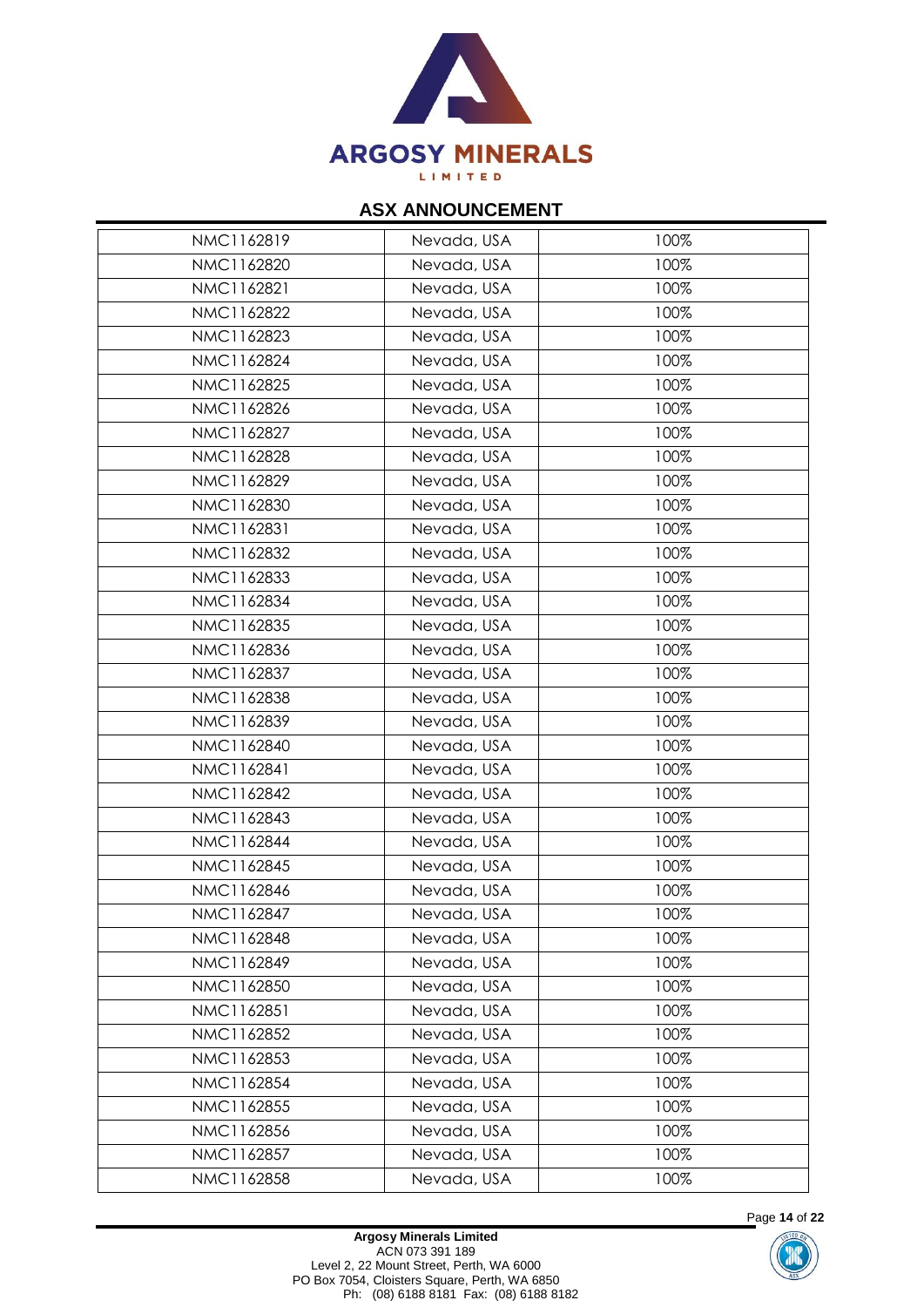

| NMC1162859 | Nevada, USA | 100% |
|------------|-------------|------|
| NMC1162860 | Nevada, USA | 100% |
| NMC1162861 | Nevada, USA | 100% |
| NMC1162862 | Nevada, USA | 100% |
| NMC1162863 | Nevada, USA | 100% |
| NMC1162864 | Nevada, USA | 100% |
| NMC1162865 | Nevada, USA | 100% |
| NMC1162866 | Nevada, USA | 100% |
| NMC1162867 | Nevada, USA | 100% |
| NMC1162868 | Nevada, USA | 100% |
| NMC1162869 | Nevada, USA | 100% |
| NMC1162870 | Nevada, USA | 100% |
| NMC1162871 | Nevada, USA | 100% |
| NMC1162872 | Nevada, USA | 100% |
| NMC1162873 | Nevada, USA | 100% |
| NMC1162874 | Nevada, USA | 100% |
| NMC1162875 | Nevada, USA | 100% |
| NMC1162876 | Nevada, USA | 100% |
| NMC1162877 | Nevada, USA | 100% |
| NMC1162878 | Nevada, USA | 100% |
| NMC1162879 | Nevada, USA | 100% |
| NMC1162880 | Nevada, USA | 100% |
| NMC1162881 | Nevada, USA | 100% |
| NMC1162882 | Nevada, USA | 100% |
| NMC1162883 | Nevada, USA | 100% |
| NMC1162884 | Nevada, USA | 100% |
| NMC1162885 | Nevada, USA | 100% |
| NMC1162886 | Nevada, USA | 100% |
| NMC1162887 | Nevada, USA | 100% |
| NMC1162888 | Nevada, USA | 100% |
| NMC1162889 | Nevada, USA | 100% |
| NMC1162890 | Nevada, USA | 100% |
| NMC1162891 | Nevada, USA | 100% |
| NMC1162892 | Nevada, USA | 100% |
| NMC1162893 | Nevada, USA | 100% |
| NMC1162894 | Nevada, USA | 100% |
| NMC1162895 | Nevada, USA | 100% |
| NMC1162896 | Nevada, USA | 100% |
| NMC1162897 | Nevada, USA | 100% |
| NMC1162898 | Nevada, USA | 100% |
|            |             |      |



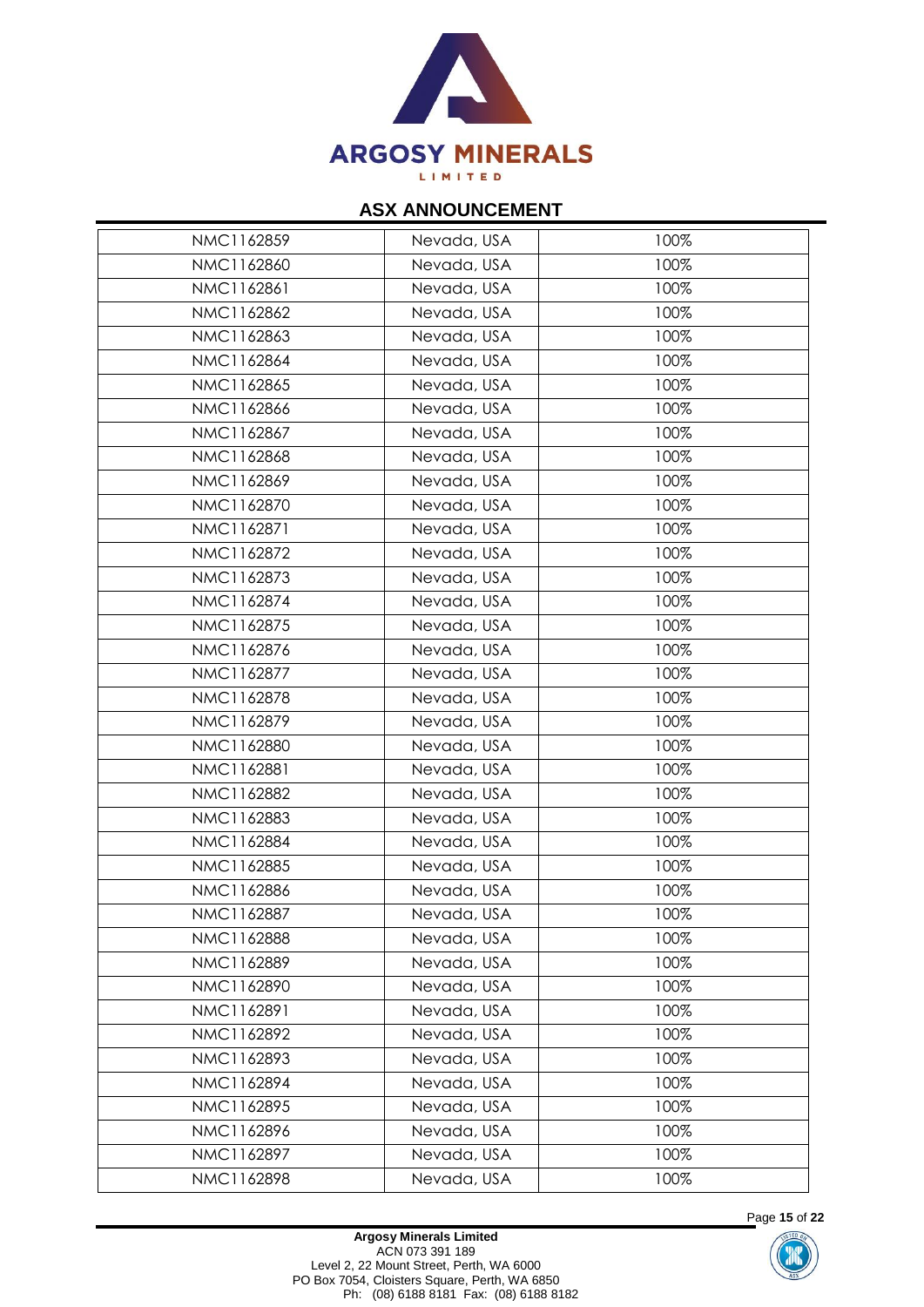

| NMC1162899 | Nevada, USA | 100% |
|------------|-------------|------|
| NMC1162900 | Nevada, USA | 100% |
| NMC1162901 | Nevada, USA | 100% |
| NMC1162902 | Nevada, USA | 100% |
| NMC1162903 | Nevada, USA | 100% |
| NMC1162904 | Nevada, USA | 100% |
| NMC1162905 | Nevada, USA | 100% |
| NMC1162906 | Nevada, USA | 100% |
| NMC1162907 | Nevada, USA | 100% |
| NMC1162908 | Nevada, USA | 100% |
| NMC1162909 | Nevada, USA | 100% |
| NMC1162910 | Nevada, USA | 100% |
| NMC1162911 | Nevada, USA | 100% |
| NMC1162912 | Nevada, USA | 100% |
| NMC1162913 | Nevada, USA | 100% |
| NMC1162914 | Nevada, USA | 100% |
| NMC1162915 | Nevada, USA | 100% |
| NMC1162916 | Nevada, USA | 100% |
| NMC1162917 | Nevada, USA | 100% |
| NMC1162918 | Nevada, USA | 100% |
| NMC1162919 | Nevada, USA | 100% |
| NMC1162920 | Nevada, USA | 100% |
| NMC1162921 | Nevada, USA | 100% |
| NMC1162922 | Nevada, USA | 100% |
| NMC1162923 | Nevada, USA | 100% |
| NMC1162924 | Nevada, USA | 100% |
| NMC1162925 | Nevada, USA | 100% |
| NMC1162926 | Nevada, USA | 100% |
| NMC1162927 | Nevada, USA | 100% |
| NMC1162928 | Nevada, USA | 100% |
| NMC1162929 | Nevada, USA | 100% |
| NMC1162930 | Nevada, USA | 100% |
| NMC1162931 | Nevada, USA | 100% |
| NMC1162932 | Nevada, USA | 100% |
| NMC1162933 | Nevada, USA | 100% |
| NMC1162934 | Nevada, USA | 100% |
| NMC1162935 | Nevada, USA | 100% |
| NMC1131801 | Nevada, USA | 100% |
| NMC1131802 | Nevada, USA | 100% |
| NMC1131803 | Nevada, USA | 100% |
|            |             |      |



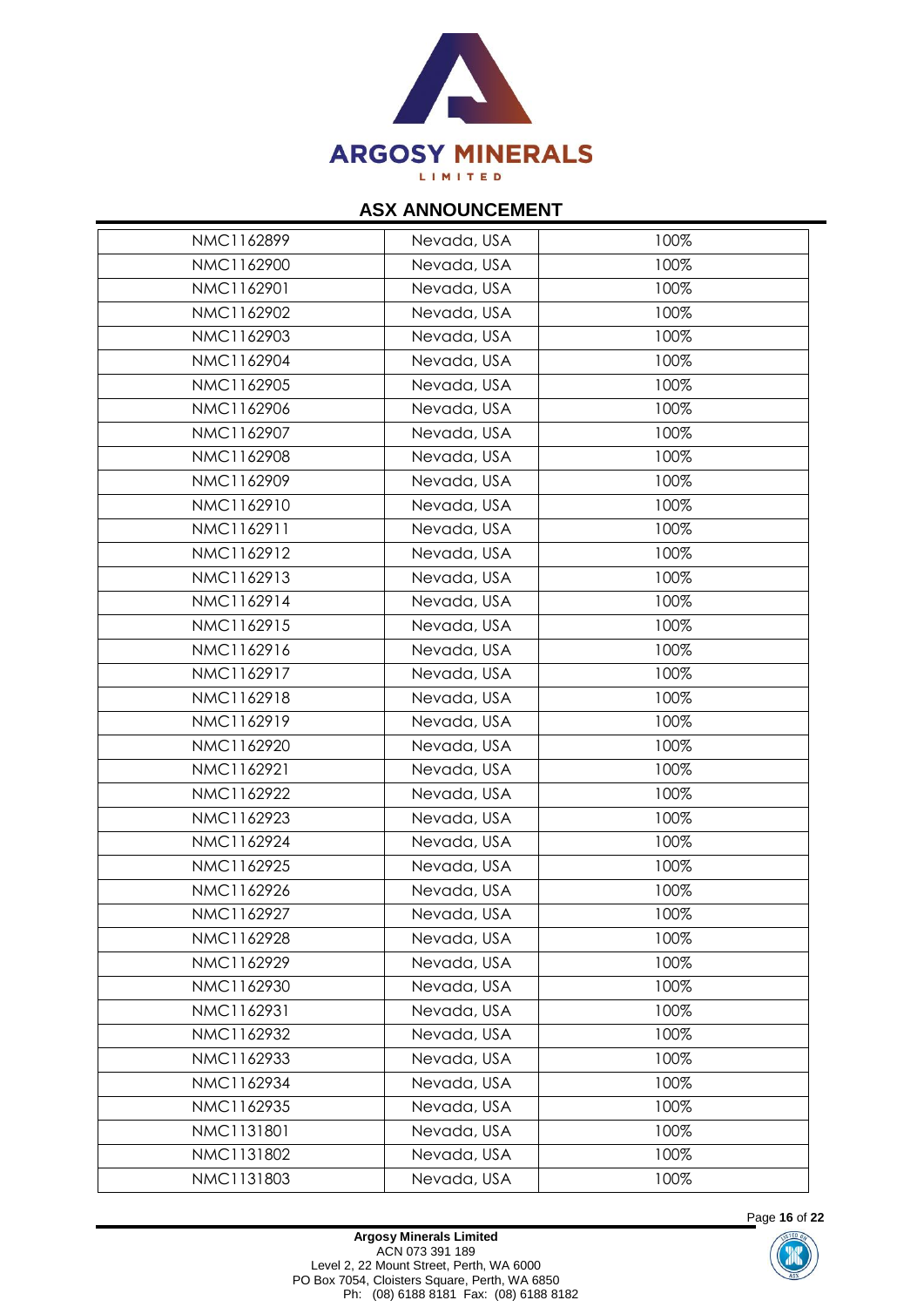

| NMC1131804 | Nevada, USA | 100% |
|------------|-------------|------|
| NMC1131805 | Nevada, USA | 100% |
| NMC1131806 | Nevada, USA | 100% |
| NMC1131807 | Nevada, USA | 100% |
| NMC1131808 | Nevada, USA | 100% |
| NMC1131809 | Nevada, USA | 100% |
| NMC1131810 | Nevada, USA | 100% |
| NMC1131811 | Nevada, USA | 100% |
| NMC1131812 | Nevada, USA | 100% |
| NMC1131813 | Nevada, USA | 100% |
| NMC1131814 | Nevada, USA | 100% |
| NMC1131815 | Nevada, USA | 100% |
| NMC1131817 | Nevada, USA | 100% |
| NMC1131818 | Nevada, USA | 100% |
| NMC1131819 | Nevada, USA | 100% |
| NMC1131820 | Nevada, USA | 100% |
| NMC1131821 | Nevada, USA | 100% |
| NMC1131822 | Nevada, USA | 100% |
| NMC1131823 | Nevada, USA | 100% |
| NMC1131824 | Nevada, USA | 100% |
| NMC1131825 | Nevada, USA | 100% |
| NMC1131826 | Nevada, USA | 100% |
| NMC1131827 | Nevada, USA | 100% |
| NMC1131830 | Nevada, USA | 100% |
| NMC1131831 | Nevada, USA | 100% |
| NMC1131832 | Nevada, USA | 100% |
| NMC1131833 | Nevada, USA | 100% |
| NMC1131834 | Nevada, USA | 100% |
| NMC1131835 | Nevada, USA | 100% |
| NMC1131836 | Nevada, USA | 100% |
| NMC1131837 | Nevada, USA | 100% |
| NMC1131842 | Nevada, USA | 100% |
| NMC1131843 | Nevada, USA | 100% |
| NMC1131844 | Nevada, USA | 100% |
| NMC1131845 | Nevada, USA | 100% |
| NMC1131846 | Nevada, USA | 100% |
| NMC1131847 | Nevada, USA | 100% |
| NMC1131848 | Nevada, USA | 100% |
| NMC1131849 | Nevada, USA | 100% |
| NMC1131850 | Nevada, USA | 100% |
|            |             |      |



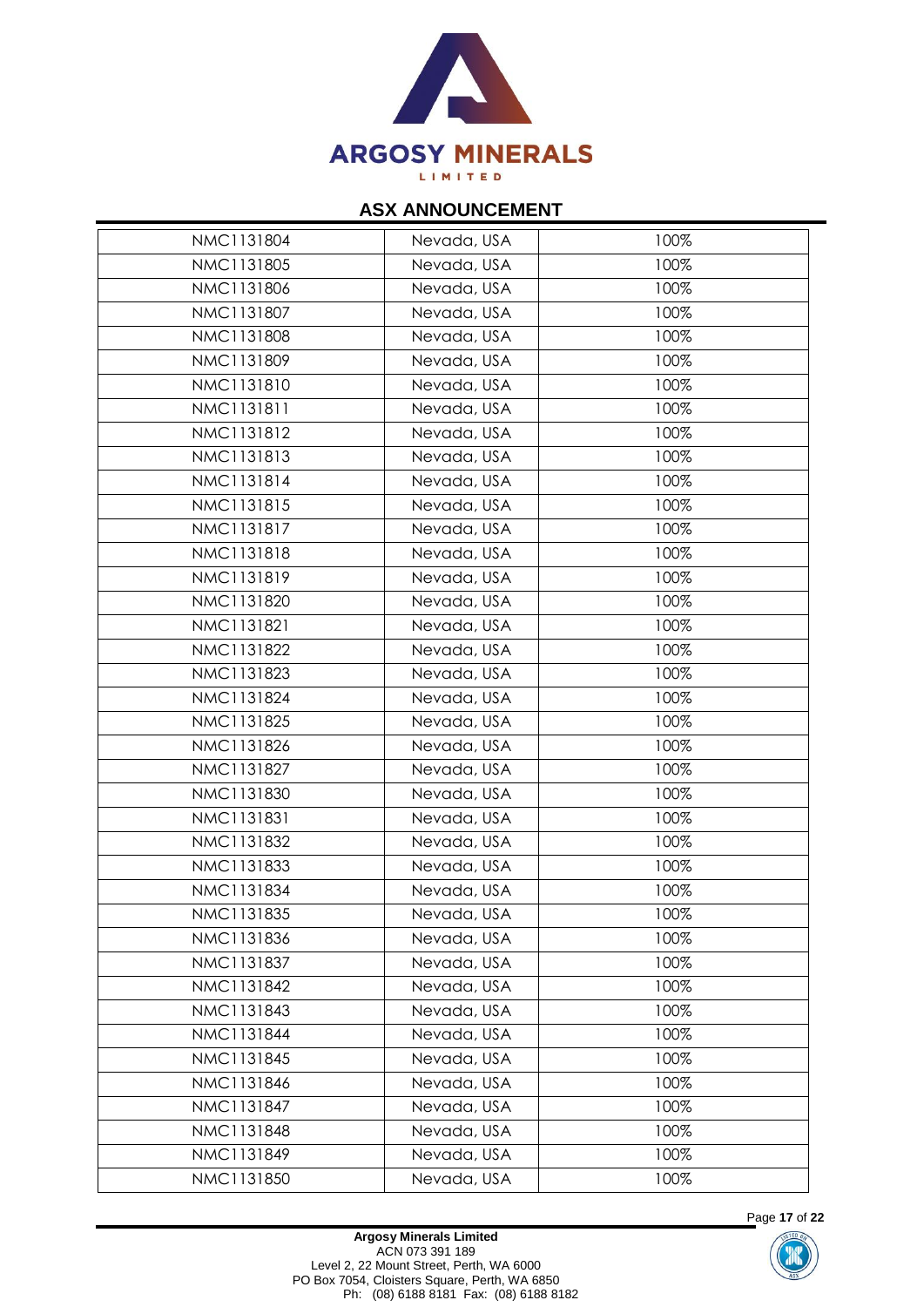

| NMC1131851 | Nevada, USA | 100% |
|------------|-------------|------|
| NMC1131852 | Nevada, USA | 100% |
| NMC1131856 | Nevada, USA | 100% |
| NMC1131857 | Nevada, USA | 100% |
| NMC1131858 | Nevada, USA | 100% |
| NMC1131859 | Nevada, USA | 100% |
| NMC1131860 | Nevada, USA | 100% |
| NMC1131861 | Nevada, USA | 100% |
| NMC1131862 | Nevada, USA | 100% |
| NMC1131863 | Nevada, USA | 100% |
| NMC1131864 | Nevada, USA | 100% |
| NMC1131865 | Nevada, USA | 100% |
| NMC1131866 | Nevada, USA | 100% |
| NMC1131867 | Nevada, USA | 100% |
| NMC1131868 | Nevada, USA | 100% |
| NMC1131871 | Nevada, USA | 100% |
| NMC1131872 | Nevada, USA | 100% |
| NMC1131873 | Nevada, USA | 100% |
| NMC1131874 | Nevada, USA | 100% |
| NMC1131875 | Nevada, USA | 100% |
| NMC1131876 | Nevada, USA | 100% |
| NMC1131877 | Nevada, USA | 100% |
| NMC1131878 | Nevada, USA | 100% |
| NMC1131879 | Nevada, USA | 100% |
| NMC1131880 | Nevada, USA | 100% |
| NMC1131881 | Nevada, USA | 100% |
| NMC1131882 | Nevada, USA | 100% |
| NMC1131883 | Nevada, USA | 100% |
| NMC1131884 | Nevada, USA | 100% |
| NMC1131885 | Nevada, USA | 100% |
| NMC1131886 | Nevada, USA | 100% |
| NMC1131887 | Nevada, USA | 100% |
| NMC1131888 | Nevada, USA | 100% |
| NMC1131889 | Nevada, USA | 100% |
| NMC1131890 | Nevada, USA | 100% |
| NMC1131891 | Nevada, USA | 100% |
| NMC1131892 | Nevada, USA | 100% |
| NMC1131893 | Nevada, USA | 100% |
| NMC1131894 | Nevada, USA | 100% |
| NMC1131895 | Nevada, USA | 100% |



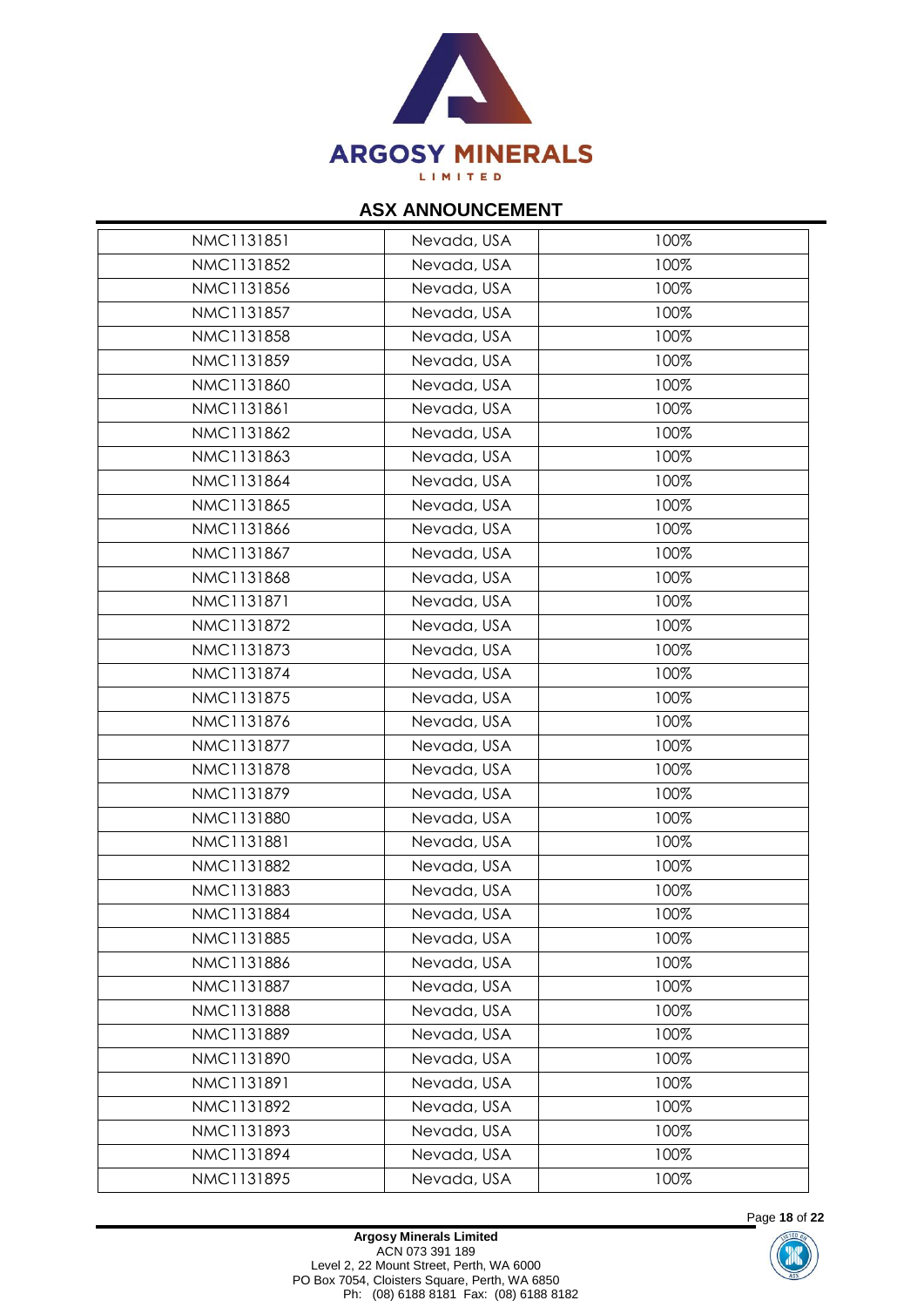

| NMC1131896 | Nevada, USA | 100% |
|------------|-------------|------|
| NMC1131897 | Nevada, USA | 100% |
| NMC1131898 | Nevada, USA | 100% |
| NMC1131899 | Nevada, USA | 100% |
| NMC1131900 | Nevada, USA | 100% |
| NMC1131901 | Nevada, USA | 100% |
| NMC1131902 | Nevada, USA | 100% |
| NMC1131903 | Nevada, USA | 100% |
| NMC1131904 | Nevada, USA | 100% |
| NMC1131905 | Nevada, USA | 100% |
| NMC1131906 | Nevada, USA | 100% |
| NMC1131907 | Nevada, USA | 100% |
| NMC1131908 | Nevada, USA | 100% |
| NMC1131909 | Nevada, USA | 100% |
| NMC1131910 | Nevada, USA | 100% |
| NMC1131911 | Nevada, USA | 100% |
| NMC1131912 | Nevada, USA | 100% |
| NMC1131913 | Nevada, USA | 100% |
| NMC1131914 | Nevada, USA | 100% |
| NMC1131915 | Nevada, USA | 100% |
| NMC1131916 | Nevada, USA | 100% |
| NMC1131917 | Nevada, USA | 100% |
| NMC1131918 | Nevada, USA | 100% |
| NMC1131919 | Nevada, USA | 100% |
| NMC1131920 | Nevada, USA | 100% |
| NMC1131921 | Nevada, USA | 100% |
| NMC1131922 | Nevada, USA | 100% |
| NMC1131923 | Nevada, USA | 100% |
| NMC1131924 | Nevada, USA | 100% |
| NMC1131925 | Nevada, USA | 100% |
| NMC1131926 | Nevada, USA | 100% |
| NMC1131927 | Nevada, USA | 100% |
| NMC1131928 | Nevada, USA | 100% |
| NMC1131929 | Nevada, USA | 100% |
| NMC1131930 | Nevada, USA | 100% |
| NMC1131931 | Nevada, USA | 100% |
| NMC1131932 | Nevada, USA | 100% |
| NMC1131933 | Nevada, USA | 100% |
| NMC1131934 | Nevada, USA | 100% |
| NMC1131935 | Nevada, USA | 100% |
|            |             |      |



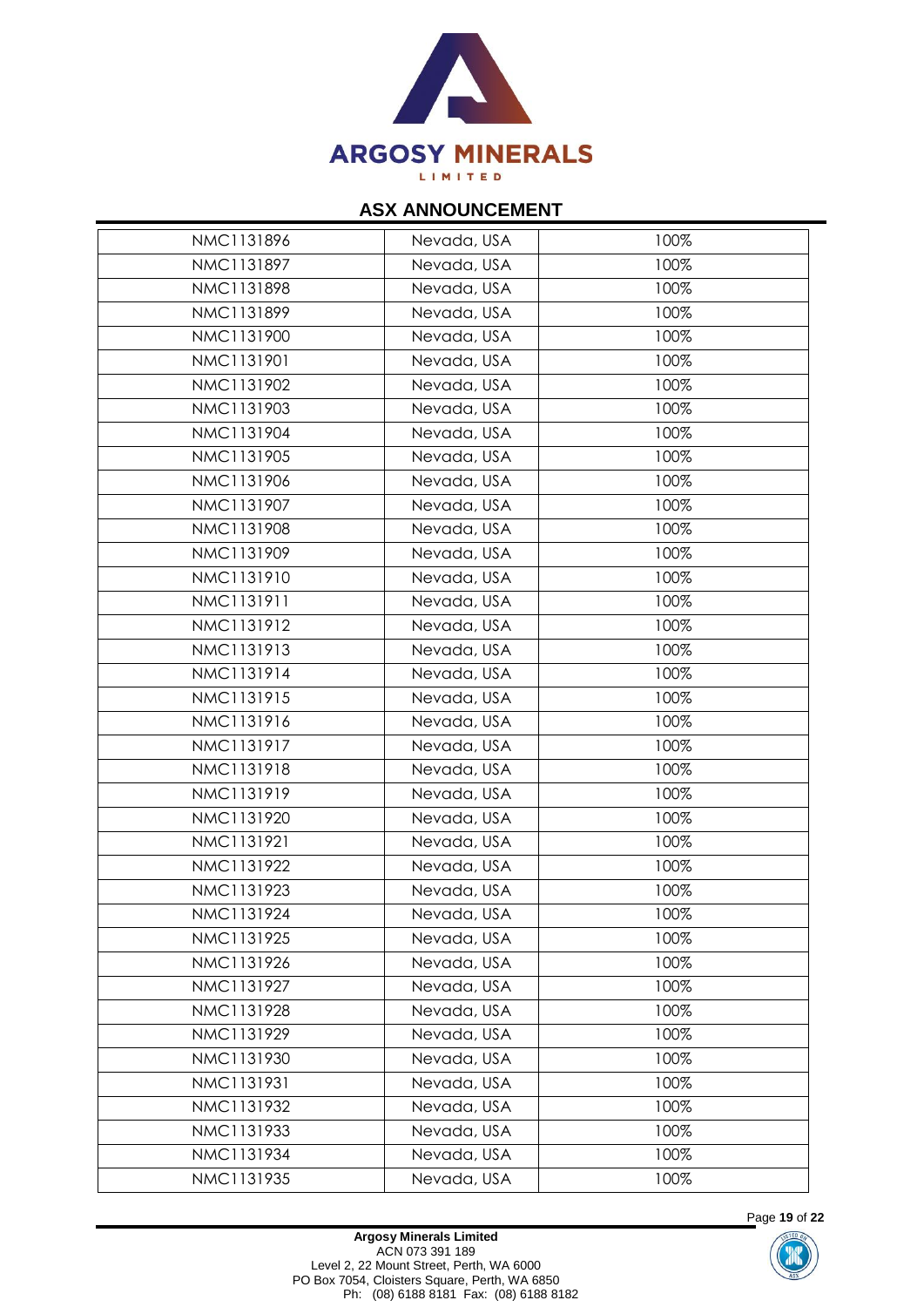

| NMC1131936 | Nevada, USA | 100% |
|------------|-------------|------|
|            |             |      |
| NMC1131937 | Nevada, USA | 100% |
| NMC1131938 | Nevada, USA | 100% |
| NMC1131939 | Nevada, USA | 100% |
| NMC1131940 | Nevada, USA | 100% |
| NMC1131941 | Nevada, USA | 100% |
| NMC1131942 | Nevada, USA | 100% |
| NMC1131943 | Nevada, USA | 100% |
| NMC1131944 | Nevada, USA | 100% |
| NMC1131945 | Nevada, USA | 100% |
| NMC1131946 | Nevada, USA | 100% |
| NMC1131947 | Nevada, USA | 100% |
| NMC1131948 | Nevada, USA | 100% |
| NMC1131949 | Nevada, USA | 100% |
| NMC1131950 | Nevada, USA | 100% |
| NMC1131951 | Nevada, USA | 100% |
| NMC1131952 | Nevada, USA | 100% |
| NMC1131953 | Nevada, USA | 100% |
| NMC1131954 | Nevada, USA | 100% |
| NMC1131955 | Nevada, USA | 100% |
| NMC1131956 | Nevada, USA | 100% |
| NMC1131957 | Nevada, USA | 100% |
| NMC1131958 | Nevada, USA | 100% |
| NMC1131959 | Nevada, USA | 100% |
| NMC1131960 | Nevada, USA | 100% |
| NMC1131961 | Nevada, USA | 100% |
| NMC1131962 | Nevada, USA | 100% |
| NMC1131963 | Nevada, USA | 100% |
| NMC1131964 | Nevada, USA | 100% |
| NMC1131965 | Nevada, USA | 100% |
| NMC1131966 | Nevada, USA | 100% |
| NMC1131967 | Nevada, USA | 100% |
| NMC1131968 | Nevada, USA | 100% |
| NMC1131969 | Nevada, USA | 100% |
| NMC1131970 | Nevada, USA | 100% |
| NMC1131971 | Nevada, USA | 100% |
| NMC1131972 | Nevada, USA | 100% |
| NMC1131973 | Nevada, USA | 100% |
|            |             |      |

<sup>1</sup> Interest in mining tenement held 100% by Puna Mining S.A.

**ENDS**



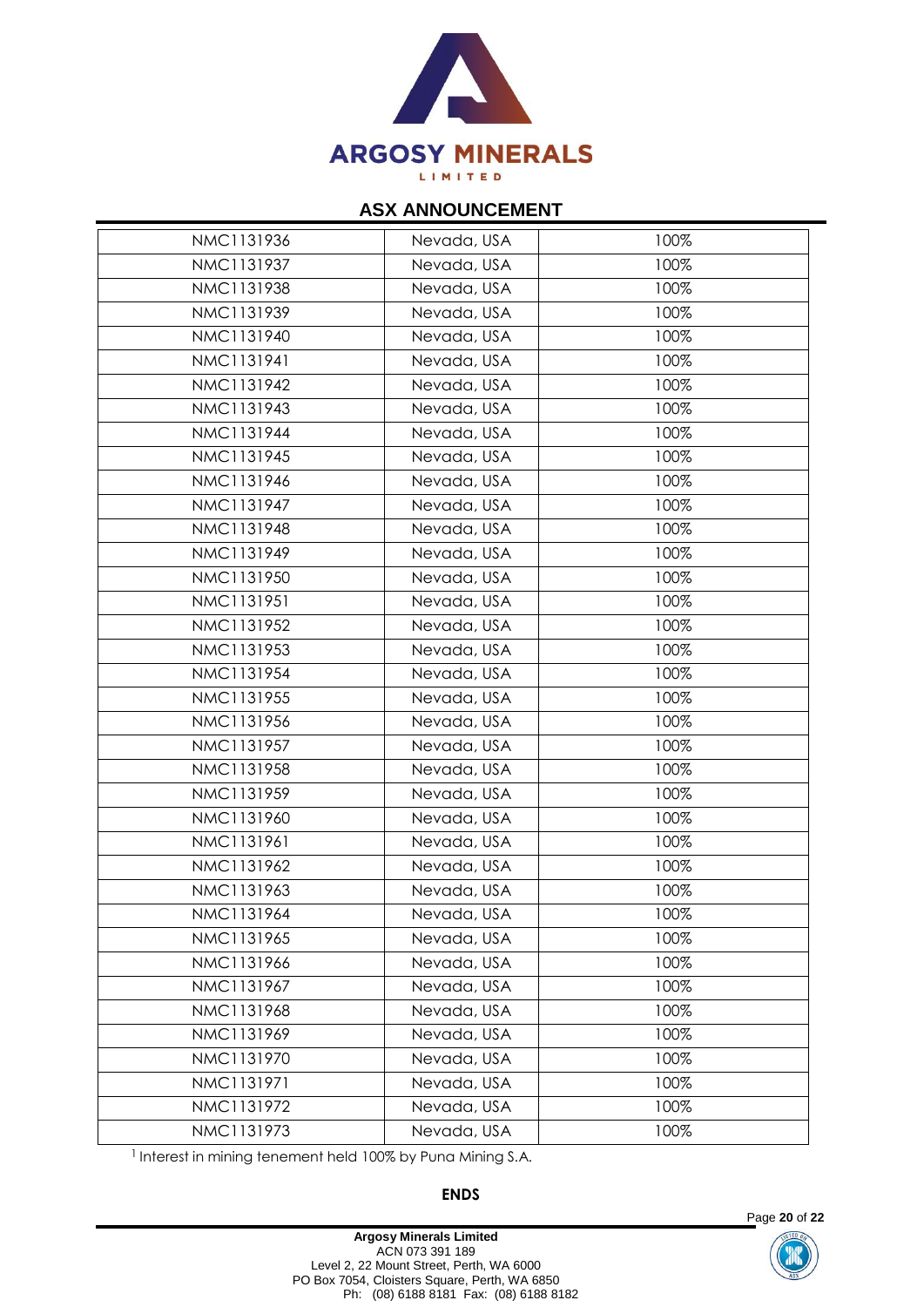

For more information on Argosy Minerals Limited and to subscribe for regular updates, please visit our *website at [www.argosyminerals.com.au](http://www.argosyminerals.com.au/) or contact us via [admin@argosyminerals.com.au](mailto:admin@argosyminerals.com.au) or* Twitter *[@ArgosyMinerals](https://twitter.com/ArgosyMinerals)*.

This Quarterly Activities Report has been authorised for release by the Board of Directors of Argosy Minerals Ltd.

#### **For further information:**

Jerko Zuvela Managing Director

**T |** +61 8 6188 8181

- **E |** [admin@argosyminerals.com.au](mailto:admin@argosyminerals.com.au)
- **W|** [www.argosyminerals.com.au](http://www.argosyminerals.com.au/)

**Forward Looking Statements:** Statements regarding plans with respect to the Company's mineral properties are forward looking statements. There can be no assurance that the Company's plans for development of its mineral properties will proceed as expected. There can be no assurance that the Company will be able to confirm the presence of mineral deposits, that any mineralisation will prove to be economic or that a mine will successfully be developed on any of the Company's mineral properties.

Argosy confirms that it is not aware of any new information or data that materially affects the information included in the original market announcement and, in the case of Mineral Resources or Ore Reserves, that all material assumptions and technical parameters underpinning the estimates in the relevant market announcement continue to apply and have not materially changed. Argosy confirms that the form and context in which the Competent Person's findings are presented have not been materially modified from the original market announcement.

#### **Competent Person's Statement – Rincon Lithium Project**

The information contained in this ASX release relating to Exploration Results has been prepared by Mr Jerko Zuvela. Mr Zuvela is a Member of the Australasian Institute of Mining and Metallurgy and has sufficient experience that is relevant to the style of mineralisation and type of deposit under consideration and to the activity being undertaken to qualify as a Competent Person as defined in the 2012 Edition of the Australasian Code for Reporting of Exploration Results, Mineral Resources and Ore Reserves. Mr Zuvela is the Managing Director of Argosy Minerals Ltd and consents to the inclusion in this announcement of this information in the form and context in which it appears. The information in this announcement is an accurate representation of the available data from exploration at the Rincon Lithium Project.

Chemical Engineer's Statement: The information in this announcement that relates to lithium carbonate processing is based on information compiled and/or reviewed by Mr Pablo Alurralde. Mr Alurralde is the President of Puna Mining S.A. and consents to the inclusion in this announcement of this information in the form and context in which it appears. Mr Alurralde is a chemical engineer with a degree in Chemical Engineering from Salta National University in Argentina. Mr Alurralde has sufficient experience which is relevant to the lithium carbonate and lithium hydroxide processing and testing undertaken to evaluate the data presented.